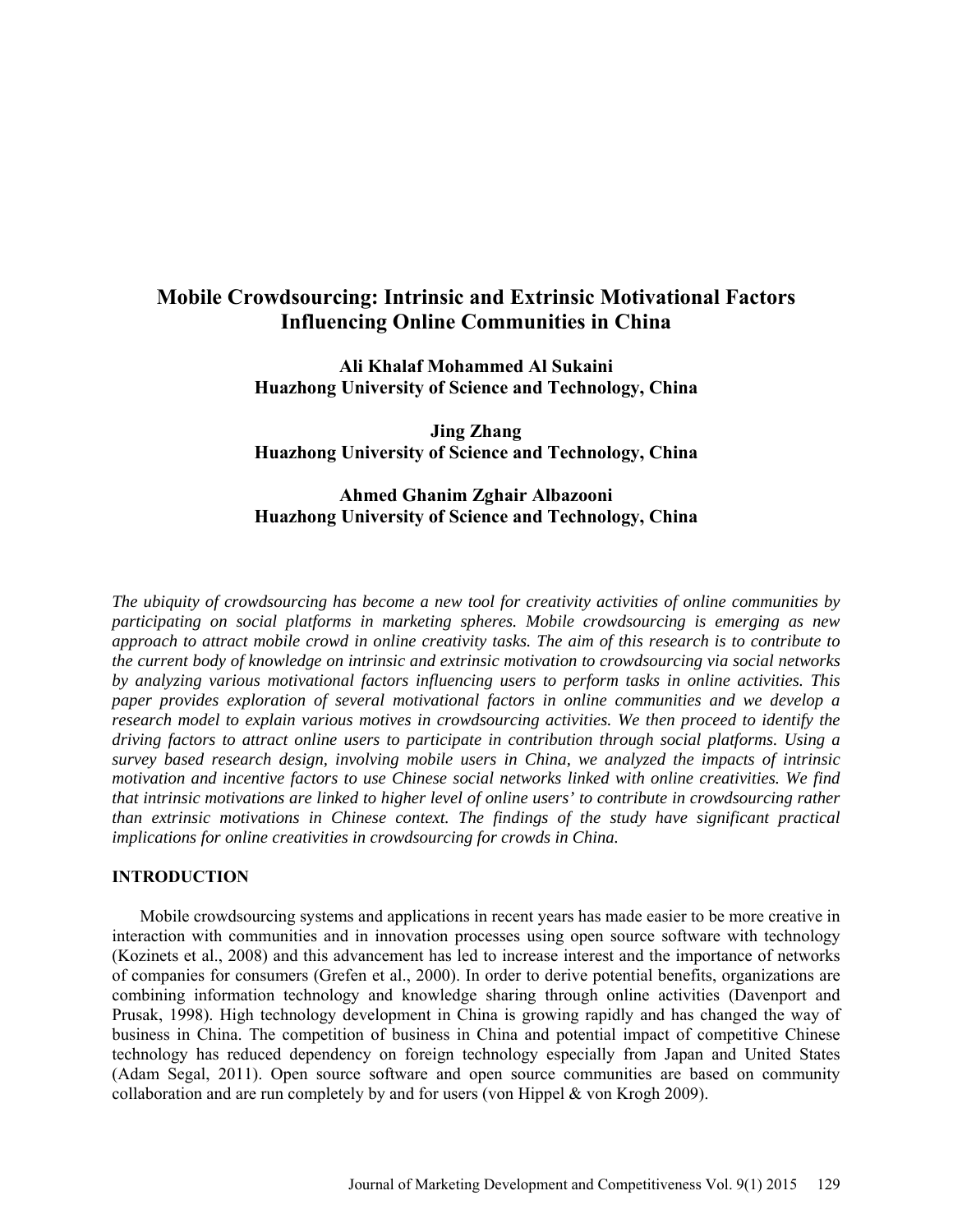Mobile Industry is fast growing in services sector such as it includes smart phones, location-based services or mobile Internet. According to projection (Kessler, S. 2011,Microsoft tag-mashable), mobile internet consumption is increasing as compare to computer based internet consumption as 91% of mobile internet is used to access social platforms compared to 79% on desktops. Mostly the mobile phone is used as device for checking weather forecast, for search engines, for social networking and for gaming as well as for reading news. Internet usage in mainland China has promoted virtual civil society and over 618 million internet users in China (Liau, ZDNet, 2012). The President of top online media group 'Tencent' in China expressed his views on 24 June, 2014 in Beijing, "China's Internet will be increasingly integrated with other technologies and industries….those who adapt the fastest and with the most agility will succeed" (PRNewswire China, 2014). Cell phone and Internet connectivity and usage has increased dramatically in recent years and mobile services have been the big success story of telecoms in China. In China several brands and business companies had crowdsourced interesting ideas but they were remained on surface level. The big online power players of western countries like Google, Face book, Twitter, YouTube, EBay etc are popular in other countries but in Chinese society substitute of these sites are more popular. 'Baidu Encyclopedia' is just like Wikipedia, 'Qzone' the most popular social network around the world whose users are almost only Chinese, is in third place behind Face book and YouTube and others 'Weibo, Sina' works like Twitter, and Youku as YouTube. Mr Sun Baohong, a professor at the New York City Campus of Beijing-based Cheung Kong Graduate School says, "Compared with U.S. people, Chinese people prefer engaging with others through social media on mobile applications" (China Newsletter, 2014).

Intrinsic and extrinsic motivations are very important for users' participation. Although motivational factors are often considered to be general construct with online participation, an individual's desire to be the part of social setup but these individuals create value as online communities and develop social culture (Zheng et al., 2011; Konsonen et al., 2013; Grant et al., 2011). Different studies report quite different effects of motivational factors on online communities (Brabham 2010; Zheng et al., 2011; Grant et al. 2011). Nambisan and Baron (2009) talk about social and personal motivational factors and along with social and technical motivators; psychological factors are also discussed by Hoyer et al., (2010). In current available literature as described in next part, several studies have identified different intrinsic and extrinsic motivators for online communities' participation. Though previous researches enhance our understanding on motivational factors for crowds but the participation and incentive orientation varies in different cultures (Varnum et al., 2010). However there exist some gaps and our research fill this gap by investigating empirically role of intrinsic and extrinsic motivations online communities through mobile crowdsourcing. To map the motivations, our research develop a model based on intrinsic and extrinsic motivation relevance to crowdsourcing communities in different social set ups. This study objective is to explore what attributes on creating activities for mobile crowdsourcing and to examine broader scope of participation motivations in crowdsourcing. Academic research on motivational factors of participation in crowdsourcing using Chinese social networks is scarce and this study reports an empirical research conducted in China. The key questions in this article are thus which important benefits that motivates online communities to contribute for online activities.

The remainder of the article is as follows. First, we review the related work about motivational factors and online communities. We then describe a research model based on the literature of motivational theories and research hypotheses developed on the basis of intrinsic and extrinsic motivations. Next the data and methods for the study are described. Then statistical analysis is done and the discussion part is presented. Finally, we discuss the main findings and practical implications of research.

#### **RELATED WORK**

Mobile crowdsourcing is about sociology and psychology more than technology and is becoming socio technical in China. One of the great promises of mobile networks in China is that it offers new ways of bringing people together and various online communities are converted from 'smart mobs' (Rheingold, 2002) to 'crowdsourcing' (Shirky, 2008). The culture of youth innovation in China is getting intensified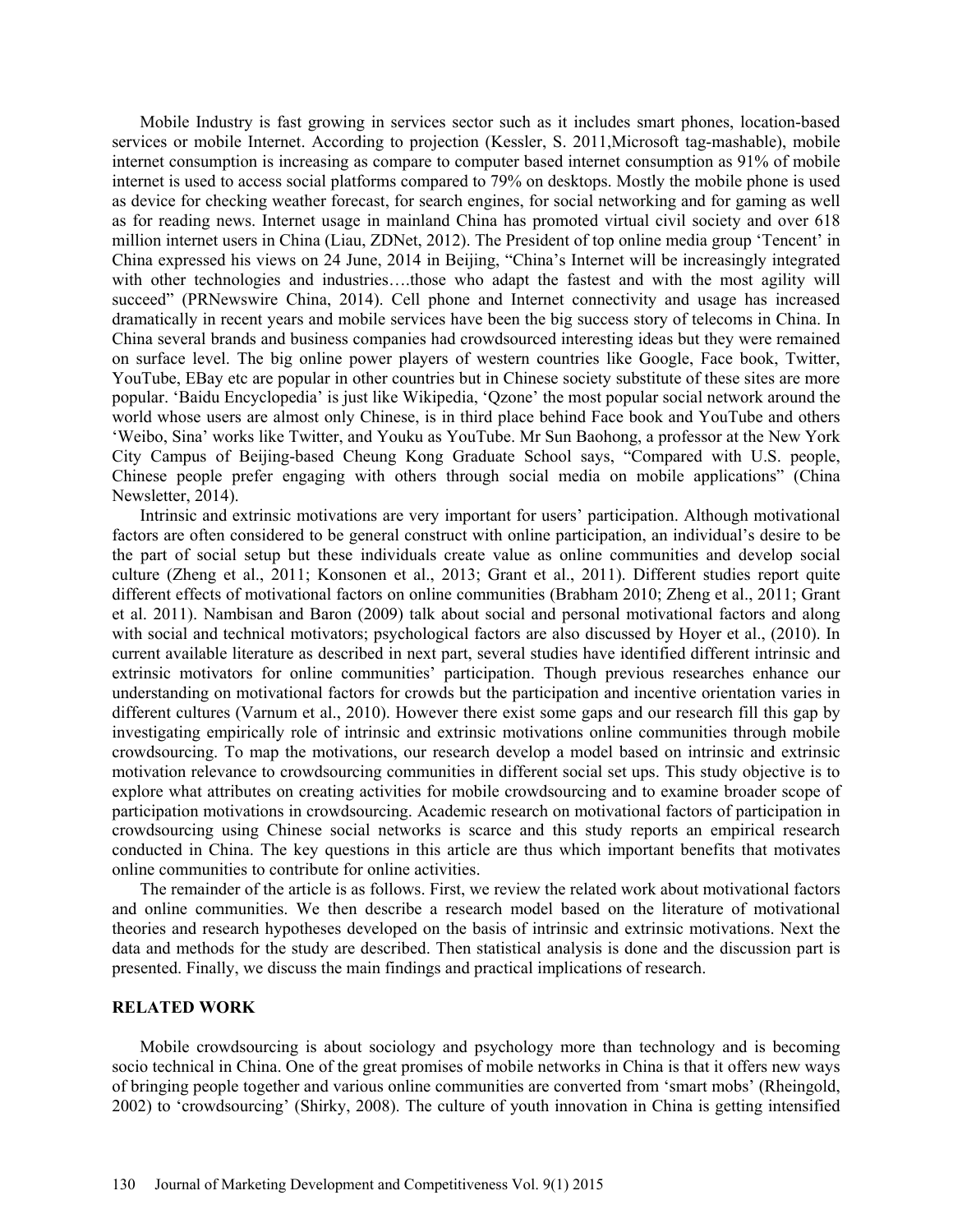in the term 'user-created-content' and that creativity should be encouraged. In China, social activity sites are growing rapidly on mobile devices and more young people are getting influenced by modern western culture (Marina, 2010). China is moving ahead of the west in mobile online usage both in technology wise and businesswise. The increasing connectivity and interaction of the Chinese people by mobile crowdsourcing has empowered millions of Chinese to form a collective power. Researchers in China developed system for mobile crowdsourcing micro-tasks available to crowd on mobile. Mobile crowdsourcing (mCrowd) platforms in Chinese network users can rapidly create, deliver and perform micro-tasks and social incentives are protruding to encourage smart phone based crowdsourcing.

A number of studies are explored in online communities (Lakhani & Wolf, 2005; Shah, 2006; Jappesen & Molin, 2003). The main agents of innovations in online communities are users themselves (von Hippel, 1988) and most of the time these users are co-creators (Nambisan, 2002). In China, mostly firm hosted platforms are used by online communities, where users freely share products and services with other users. Academic research on online communities 'participation in mobile crowdsourcing is yet scarce and research on importance of motivational factors including social, psychological need and different interactive characteristics is required (Porter et al., 2001, Nambisan and Baron, 2009). Internet as a collaborative platform is a crucial prerequisite for crowdsourcing and participatory motivation on internet takes a new quality, a new scale and new capabilities. Online communities are engaged in crowdsourcing activities or in any aspect of online contribution most of the times are motivated to participate. The understanding of online communities' participation in crowdsourcing in different regions is necessary and lot of studies and surveys have been conducted on motivation of participation in crowdsourcing (Brabham, 2010). All studies indicate that there are some extrinsic and intrinsic motivations related to many common reasons of participation. Online communities participate with same motivations in crowdsourcing as in other participatory platforms such as tagging content on flickr (Nov et al., 2008), contributing to Wikipedia (Nov, 2007), posting videos (Huberman et al., 2009) or blogging (Liu et al., 2007).

Many studies have investigated potential influence that motivates people to participate in online communities and identified motivational factors for contribution to online activities such as positive effect on one's feeling of efficacy (Bandura, 1977), positivity in reputation (Kollock, 1999),enjoyment (Wasko and Faraj, 2000), improving learning skills (Hertel et al., 2003) and to face challenge (Lakhani & von Hippel, 2003). Intrinsic motivations are related to the pro-social feelings and extrinsic motivations are desire to satisfy own needs. Both intrinsic and extrinsic motivations have also been recognized as important factors on behavioral consequences and effect of both motivations have different characteristics. Most past empirical studies investigate a lot motivating factors for participating in crowdsourcing in online communities (Brabham, 2010; Stewart, 2010; Olson et al., 2012; Afuah et al., 2012; Bloodgood, 2013; Dodge et al., 2013; Huberman et al., 2009; Kosonen et al., 2013). Past research on motivational theories are discussed by Maslow's (1987) five level pyramid, Eccles and Wigfield (2002) focus on the reasons for participation, Schunk (1991) who argues motivational factors and Zheng & Dahui (2011) distinguishes between extrinsic and intrinsic motivation. Extrinsic motivation is related to recognition rewards (Zheng & Dahui, 2011) or to instrumental or external reasons (Eccles and Wigfield, 2002) and related to monetary rewards and reputation (Ryan and Deci, 2000). Intrinsic motivation is related to curiosity, eager to learn (Ryan and Deci, 2000) and this is more towards natural tendency that comes from individuals' internet interests. Several studies are done on effects of intrinsic and extrinsic motivations on online contribution with regard to western social online platforms (Wasko & Faraj, 2005; Fuller, 2006; Shah, 2006; Roberst et al, 2006; Lampel & Bhalla, 2007; Nov, 2007).

Theories related to motivations tried to explain the contribution factors to online creativity crowdsourcing. Motivation for online communities to participate that influence individuals are based on cognitive benefits, social integrative benefits, and personal integrative benefits and hedonic or affective benefits (Katz et al., 1974). A number of psychologists and economists suggested motivation theories based on behavior of individuals. Psychological literature provides broadest level of impact on motivation based on different elements and economic literature advocates reward as positive impact on motivation. With regard to intrinsic motivation, psychologists studied the motivational factors and task interest in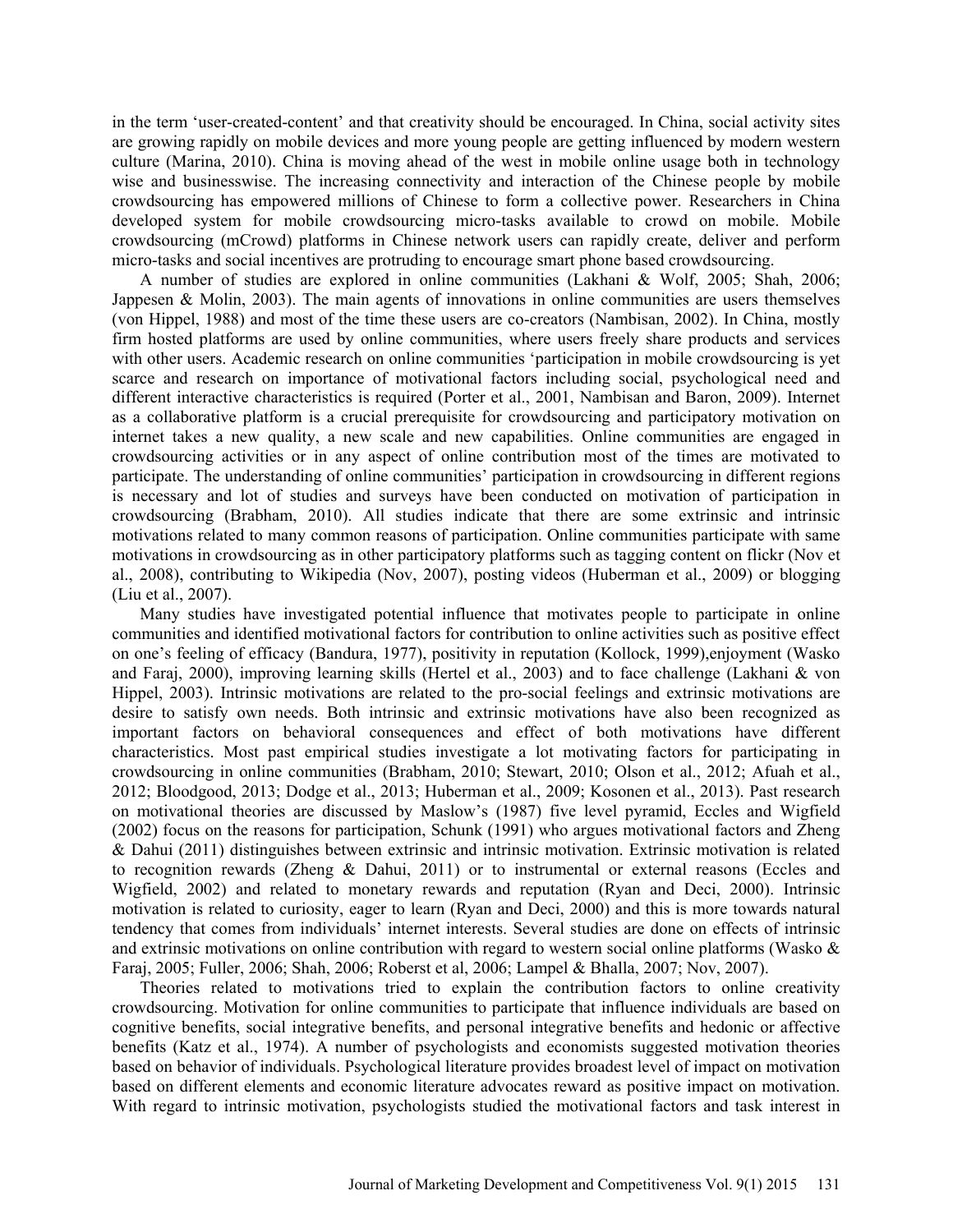online participation. Different motivation theories such as self-determination theory (SDT), cognitive evaluation theory (CET) (Deci, 1971, Ryan and Deci, 2000), General Interest theory (GIT) (Cameron & Pierce, 1994) and regulatory focus theory (RFT) (Judge et al., 2002) and these theories provide systematic way to categorize motivations. SDT/CET, GIT argues that circumstantial factors can have effect on intrinsic motivation and GIT focuses on more towards behavioral perceptions in broader than SDT/CET while RFT focuses on individual orientation in crowdsourcing communities.

#### **Theoretical Background And Research Model**

Social psychology develops the impact of cultural characteristics in collaboration on online activities. The basic assumptions that characterize culture significantly how people perceive and how they interact with others. Self-determination, cognitive evaluation and general interest theory scholars provide us systematic model to categorize different motivations. General Interest Theory suggests that personal relevance to interesting activities is factor linked to individual need of satisfaction for contribution in crowdsourcing online communities (Cameron et al., 2001). Theory of Regulatory focus maintains that individual orientation are formed within personality and shaped by culture (Higgins, 1997, Higgins, 2000). We ground our assumption on intrinsic and extrinsic motivating factors impact to participate in online activities of crowdsourcing from prior research (Afuah et al. 2012; Archak 2010; Bayus 2013; Bloodgood 2013; Boudreau et al. 2013; Brabham 2010; DiPalantino et al. 2009; Dodge et al. 2013; Hossain 2012; Huberman et al. 2009; Kaikati et al. 2013; Kosonen et al. 2013; Majchrzak et al. 2013; Olson et al. 2012; Stewart et al. 2010). It is common knowledge that nations and regions differ in belonging, value systems and generic differences associated with each culture (Lloyd, 1996). Asian cultures emphasize on ability to support social processes (Setlock and Fassell, 2010), especially, East Asians are more holistic while westerns tend to be more analytic (Varnum et al., 2010). Collectivism dimension is one that makes Chinese different from westerns (Nicholas Breeley, 1993). *Guanxi* (social exchange) is a major leitmotif in Chinese society for social interaction (Pye, 1985).

Mobile phone has become an important symbol to a channel of social interaction and networking in urban Chinese daily lives. Mobizens are online communities with interests to participate in online networks that increase technology of citizenship to promote and contribute in online activities.

There are several studies on motivational factors on different forums but the motives for Chinese users' to participate in crowdsourcing via mobile platforms in Chinese characteristics way is scarce. Influence mechanism may not be attractive for Chinese users (Mason & Watts, 2009) so to formulate the factors that motivate Chinese crowds to participate through Chinese platforms will be an exclusive study. We derive motivational factors from theoretical perspectives that are inculcating in Chinese culture and persuade users to contribute for crowdsourcing in Chinese networks.

Two main streams of motivations are presented in research model intrinsic and extrinsic. Three main variables as motivational factors are identified under each dimension with several measurements under in Chinese context.

The first potential motivation in intrinsic factors which is related to enjoyment (Zwass, 2010; Battistella et al., 2012) is the most valuable return is happiness. There is a chance of gain enjoyment to satisfy inner self instead of eternal purpose in the community. Based on the discussion regarding enjoyment as motivation in Chinese way in online communities (Yang et al., 2011), the following hypothesis is derived.

*H1. Enjoyment as motivational factor has a positive effect on Chinese users to participate in mobile crowdsourcing.* 

Social presence (Short et al., 1976; Afuah et al, 2012; Brabham, 2010) includes the social interaction with friends and other community. This kind of presence can improve the contribution of certain participants in online crowdsourcing. The online platforms provide chances to easily get comments from community and improve the tasks. The following hypothesis is tested to know the technology integration as motivational factor.

*H2. Social presence as motivational factor has a positive effect on Chinese users to participate in mobile crowdsourcing.*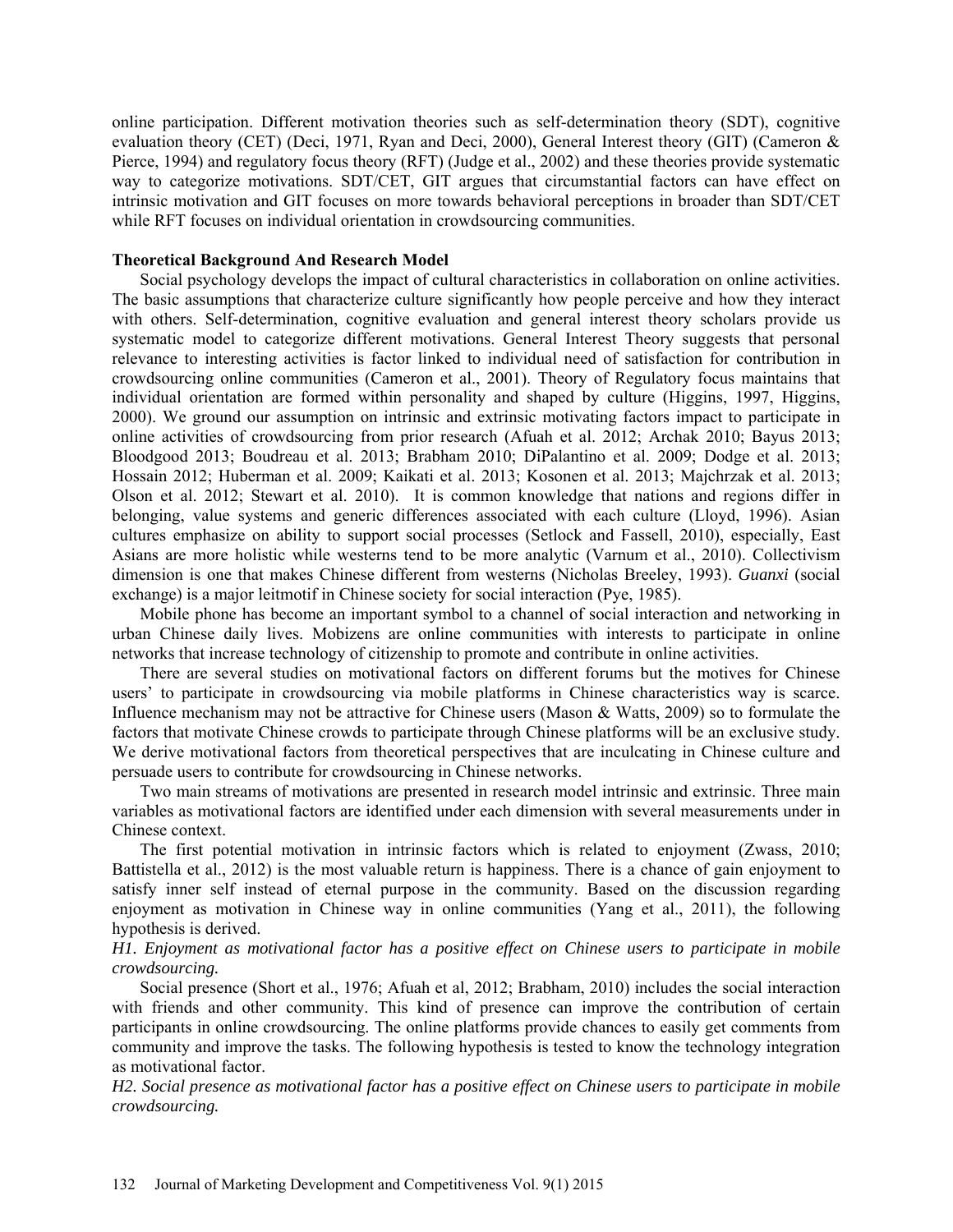### **FIGURE 1 RESEARCH MODEL**



Online communities participate in online crowdsourcing activities in order to learn and expand their skills (Fuller, 2006; Nov, 2007). Participants can get more opportunities to learn on online crowdsourcing platforms. Online crowdsourcing platforms can add the learning in a specific innovative task and enables participants to learn. The following hypothesis is derived to test:

*H3. Learning as motivational factor has positive effect on Chinese users to participate in mobile crowdsourcing.* 

Rewards in shape of monetary incentives or recognition in a contest and solving the problem may satisfy the desire of individual for winning monetary rewards and recognized by communities (Horton & Chilton, 2010; Zheng & Dahui, 2011; Bayus, 2013). Study of Zheng & Dahui (2011) shows that the motivation to solve more online problems increases the desire of higher monetary reward. Based on the discussions regarding awards, the following hypothesis is derived:

*H4. Award as motivational factor has positive effect on Chinese users to participate in mobile crowdsourcing.* 

Reputation is an important motive for users to participate some activities and the users may get more attraction from the platform recognition in online communities. In study of Lakhani et al. (2007), reputation and career is important when there is a chance of being recognized in the community. From the arguments above, the following hypothesis is derived:

*H5. Reputation as motivational factor has positive effect on Chinese users to participate in mobile crowdsourcing.* 

Problem Solving in crowdsourcing gives the satisfaction and experience of challenging task (Lakhani et al, 2007). Personal desire to get ability of creativity for performing a task provides internal incentive and reward (Battistella et al., 2012). Within the concept of creativity to solve a problem, the following hypothesis is derived:

*H6. Creativity as motivational factor has positive effect on Chinese users to participate in mobile crowdsourcing.*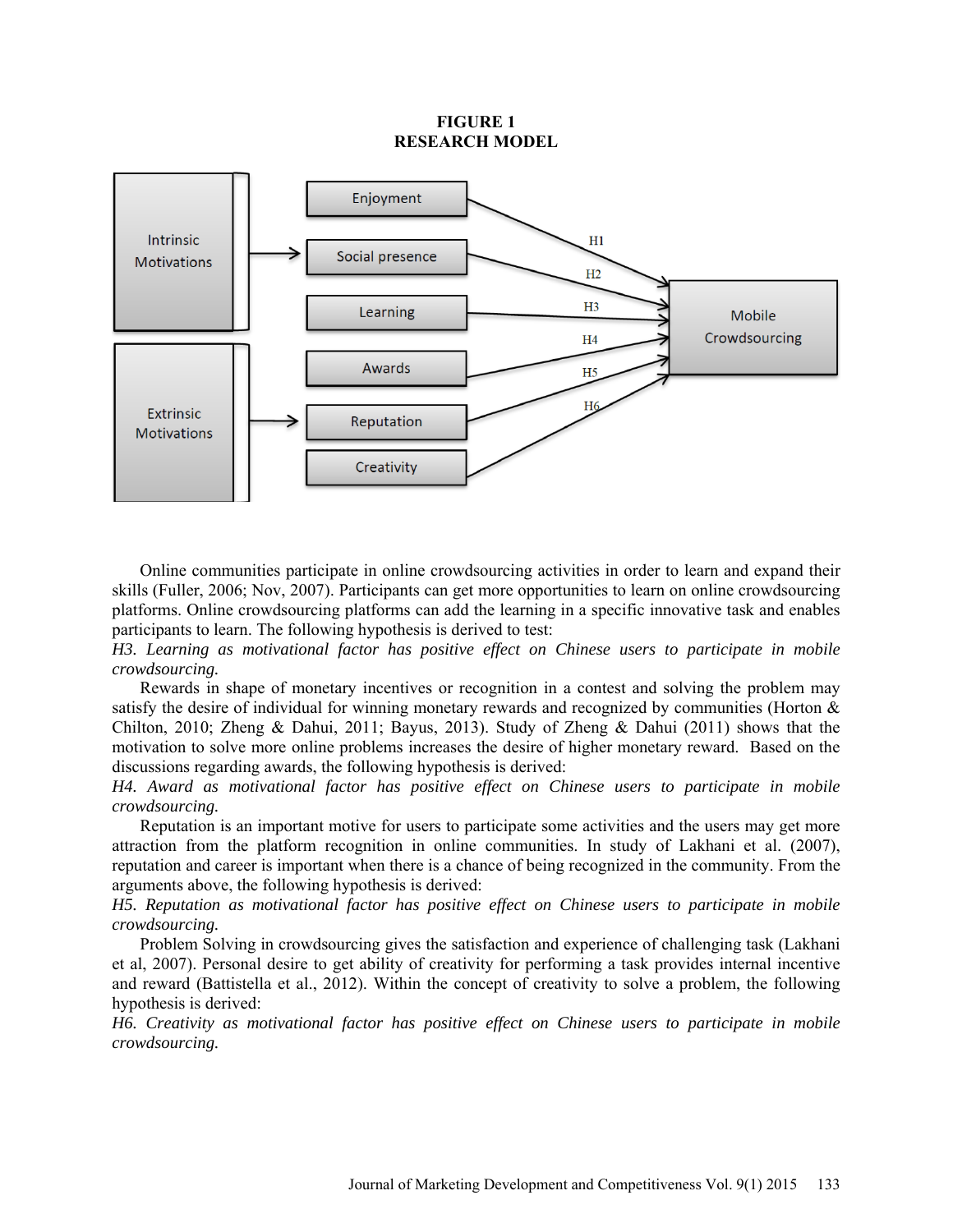#### **RESEARCH METHOD**

#### **Data Collection**

In order to test the research model (Figure 1) and to assess the impact of intrinsic and extrinsic motivational factors in crowdsourcing via mobile, we selected potential online Chinese networks platforms that are popular social networks. This study is located in China and university students are used as sample population because online services have become the routine in urban Chinese youth daily lives and students from various provinces of China are the part of study.

For the measurement of motivational factors an online survey questionnaire was developed and a total of 6000 questionnaires were distributed directly and with link of web based questionnaire by email to university students studying in different universities located in major cities of China. In person visits were also made to ask the participants to fill the questionnaire in hard form to collect the data from participants whose emails were not accessed. After sending several reminders, 3,500 respondents filled out questionnaire. In all, 3200 participants answered all survey items completely that were included in data analysis.

#### **Measures**

The items in the research instrument were developed based on the literature review and adapted from validated scaled from prior studies. Measurement items for intrinsic motivations were adapted from previous studies (Zwass, 2010; Battistella et al., 2012; Yang et al., 2011; Short et al., 1976; Afuah et al, 2012; Brabham, 2010; Fuller, 2006; Nov, 2007). Measurements for extrinsic motivational factors were developed from study of Horton & Chilton, (2010); Zheng, (2011); Bayus, (2013) Lakhani et al. (2007) and Battistella et al., (2012). We used standard translation in Chinese and back translation in English to ensure the scales in Chinese context.

The survey was consisted out of three parts. First part, some questions with regards to the demographic aspects of each participant is given such as age, education, and gender etc. The second part includes questions about their social networks usage duration and for what purposes they use. The third part consists of questions about the intrinsic and extrinsic motivations to participate in mobile crowdsourcing. The questions are based on a Likert response scale with a 5-point format from 1= strongly disagree to  $5 =$  strongly agree. The key independent variables are six motivational factors enjoyment, social presence, learning, awards, reputation and creativity. 'Reasons to use social networks' are used as dependent variable. In addition to key independent and dependent variables, the control variables gender, education and age are used in this research.

For the analysis of the data several statistical tests were used. For each of the motivational items, descriptive statistics including mean standard deviation and Skewness/Kurtosis were calculated. Factor analysis was conducted on the motivational items and correlation analysis was conducted, followed by regression analysis in order to share common characteristics and further hypotheses were tested.

#### **Demographic Features**

The data for this study presents demographic characteristics and mobile social network usage in table 2. As it can be seen in table 1, the sample is little skewed towards males as the results show that 1,844 (57.6%) male and 1,356 (42.4%) females have responded in this study. The age bracket of the respondents is from 18 to 37 years as 2,155 (67.3%) are aged between 18-22 years, 895 (28.0%) are aged between 23-27 years, 112 (3.5%) are aged between 28-32 years while 38 (1.2%) are between 33-37 years. In terms of education attaining, 2,063 (64.5%) respondents are from graduate studies, 789 (24.7%) are from master studies and 348 (10.9%) are from PhD studies. All respondents are having smart phones with mobile internet connection and 363 (11%) are having both devices (smart phones & tablets). The sample population is using popular social apps and networks from the last 13 years and majority respondents 2,091 (65.3%) are using mobile apps and social networks up to four to six years. The most important reason to use these networks is tabulated and it is found that 2,572 (80.4%) respondents use these social networks for updates and to interact with society. The sample is relatively representative of the population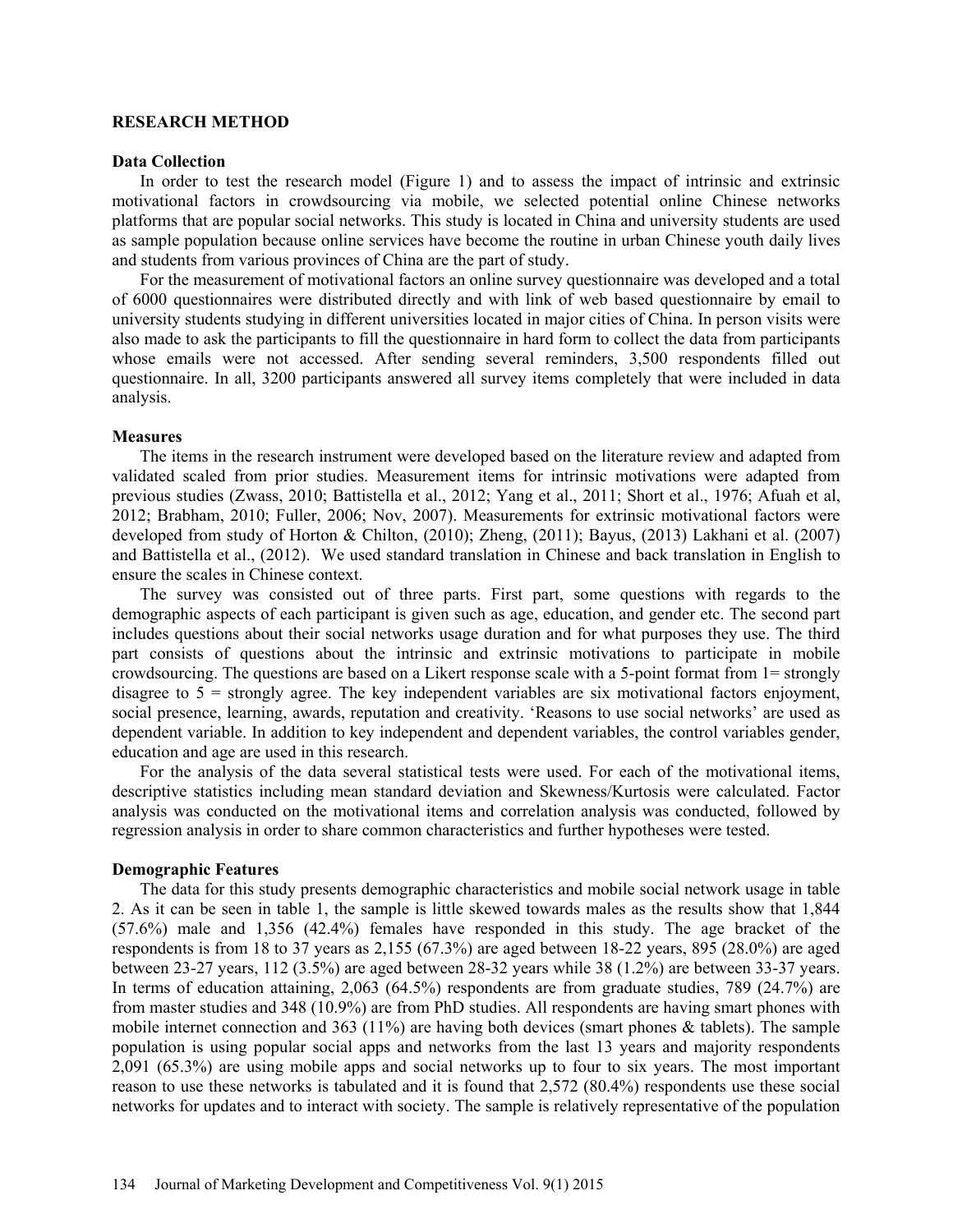from east, west, south, north, central, south east, north east, north west, south west, south central, coastal eastern, north east and mostly all parts of China as respondents are from different provinces of China studying in universities.

|                                | <b>Demographics</b> |       |                                                  | <b>Mobile</b><br><b>Networks</b> |      |
|--------------------------------|---------------------|-------|--------------------------------------------------|----------------------------------|------|
|                                | N                   | $\%$  |                                                  | $\mathbf N$                      | %    |
| <b>Gender</b>                  |                     |       | <b>Mobile Chat Network</b><br><b>Users</b>       |                                  |      |
| Female                         | 1,356               | 42.4  | QQ                                               | 3,081                            | 96.3 |
| Male                           | 1,844               | 57.6  | WeChat                                           | 2,178                            | 68.1 |
| Total                          | 3,200               | 100.0 | Line                                             | 94                               | 2.9  |
| Age                            |                     |       | Weibo                                            | 1,031                            | 32.2 |
| 18-22 years                    | 2,155               | 67.3  | Wangwang                                         | 304                              | 9.5  |
| 23-27 years                    | 895                 | 28.0  |                                                  |                                  |      |
| 28-32 years                    | 112                 | 3.5   | <b>Mobile Social Blogs</b>                       |                                  |      |
| 33-37 years                    | 38                  | 1.2   | QQ                                               | 2,831                            | 88.5 |
| <b>Total</b>                   | 3,200               | 100.0 | WeChat                                           | 2,309                            | 72.2 |
| <b>Level of Education</b>      |                     |       | RenRen                                           | 1,062                            | 32.2 |
| Graduation                     | 2,063               | 64.5  | Weibo                                            | 1,478                            | 46.2 |
| Master                         | 789                 | 24.7  | Pengyou                                          | 321                              | 10.0 |
| PhD                            | 348                 | 10.9  |                                                  |                                  |      |
| <b>Total</b>                   | 3,200               | 100.0 | <b>Mobile Networks for</b>                       | N                                | %    |
|                                |                     |       | <b>Online Products</b>                           |                                  |      |
| <b>Phone Devices Users</b>     | N                   | %     | Tmail                                            | 2,188                            | 68.4 |
| <b>Smart Phones</b>            | 3,200               | 100.0 | Alibaba                                          | 712                              | 22.2 |
| Tablets & Smart Phones         | 363                 | 11.3  | Amazon                                           | 1,120                            | 35.0 |
| Mobile Internet Users          | 3,200               | 100.0 | Taobao                                           | 2,410                            | 75.3 |
| <b>Duration Using Networks</b> |                     |       | Jingdong                                         | 1,421                            | 44.4 |
| 1-3 years                      | 499                 | 15.6  | Suning                                           | 277                              | 8.7  |
| 4-6 years                      | 2,091               | 65.3  | 1haodian                                         | 419                              | 13.1 |
| 7-9 years                      | 449                 | 14.1  | VIPshop                                          | 426                              | 13.3 |
| $10-13$ years                  | 166                 | 8.8   | JD.Com                                           | 1,155                            | 36.1 |
| Total                          | 3,200               | 100.0 | 163.com                                          | 271                              | 8.5  |
| <b>Reasons to Use Networks</b> | $\mathbf N$         | $\%$  |                                                  |                                  |      |
| Social Symbol                  | 15                  | 0.5   | <b>Mobile Networks for</b><br><b>Information</b> | N                                | $\%$ |
| Popularity of Networks         | 47                  | 1.5   | QQ.com                                           | 730                              | 22.8 |
| <b>Interact with Society</b>   | 361                 | 11.3  | Baidu                                            | 3,092                            | 96.6 |
| <b>Get Updates</b>             | 2,572               | 80.4  | Soso.com                                         | 501                              | 15.7 |
| For Online Products            | 83                  | 2.6   | Weibo                                            | 381                              | 11.9 |
| <b>Technology Advancement</b>  | 122                 | 3.8   | Sohu                                             | 393                              | 12.3 |
| <b>Belonging Home Towns</b>    |                     |       | Sina                                             | 402                              | 12.6 |

## **TABLE 1 DEMOGRAPHIC FEATURES**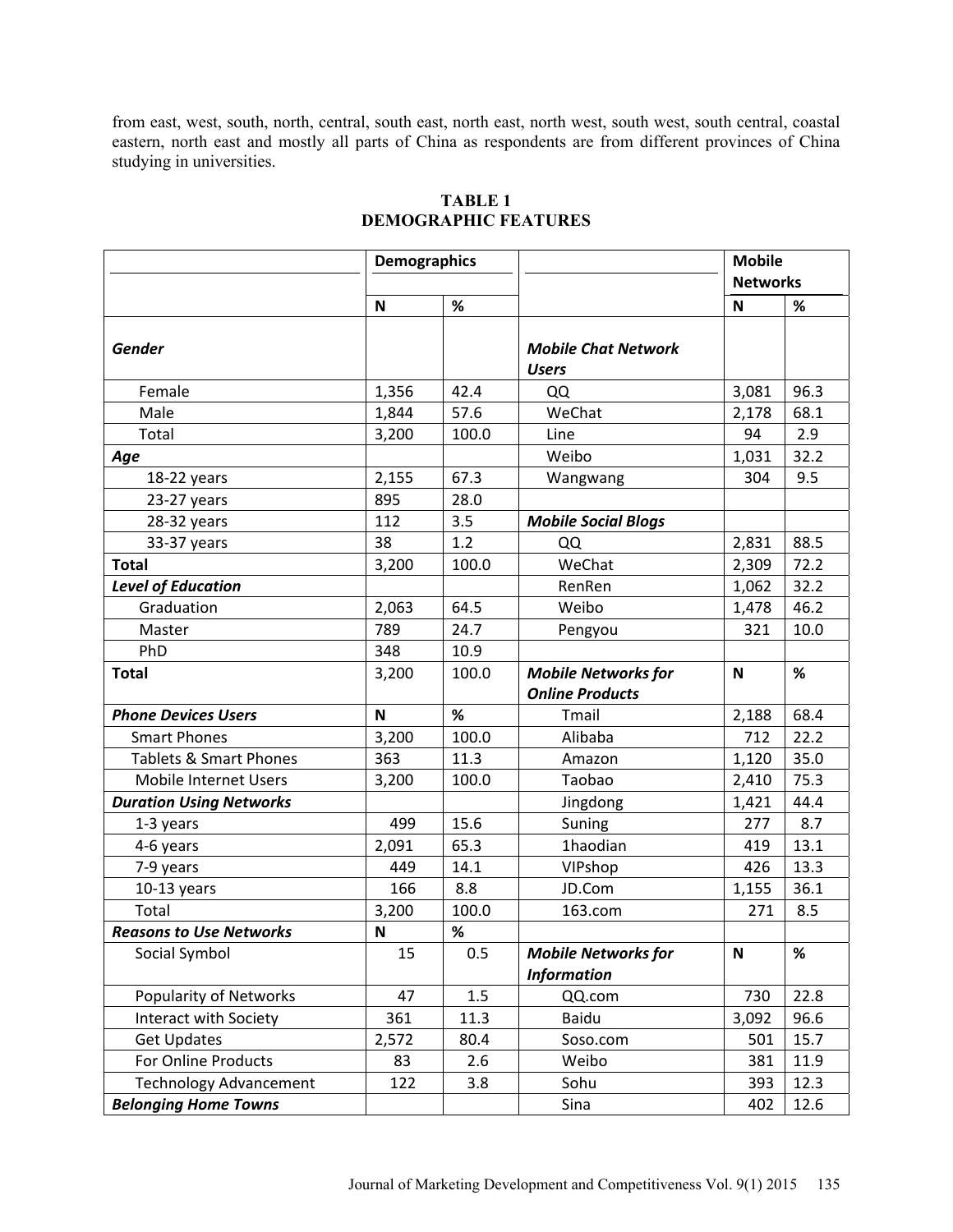|                     |      |                         |               |                |                 | Netease                                                  | 217         | 6.8  |
|---------------------|------|-------------------------|---------------|----------------|-----------------|----------------------------------------------------------|-------------|------|
|                     | N    | $\%$                    |               | N              | %               |                                                          |             |      |
| An hui              | 112  | 3.5                     | Jiang Su      | 119            | 3.7             | <b>Mobile Networks for</b><br><b>Video/Photo Sharing</b> | $\mathbf N$ | $\%$ |
| <b>Beijing</b>      | 14   | $\overline{A}$          | Jiang xi      | 119            | 3.7             | QQ                                                       | 2,402       | 75.1 |
| Chong-<br>qin       | 24   | $\overline{\mathbf{8}}$ | Jilin         | 14             | $\mathcal{A}$   | WeChat                                                   | 1,974       | 61.7 |
| Fu jian             | 77   | 2.4                     | Liao-<br>ning | 56             | 1.8             | RenRen                                                   | 908         | 28.4 |
| Gansu               | 21   | .7                      | Macau         | $\overline{7}$ | $\cdot$ .2      | Weibo                                                    | 1,032       | 32.2 |
| Guang-<br>don       | 84   | 2.6                     | Ningbo        | $\overline{7}$ | $\cdot$ .2      | Sina                                                     | 706         | 22.1 |
| Guang xi            | 84   | 2.6                     | Ningxia       | 28             | .9              | Kuaibo                                                   | 460         | 14.4 |
| Guizhou             | 70   | 2.2                     | Qing hai      | 21             | $\cdot$         | Sohu                                                     | 702         | 21.9 |
| Hai nan             | 28   | .9                      | Shan-<br>dong | 120            | 3.8             | Youku                                                    | 1,614       | 50.4 |
| He bei              | 49   | 1.5                     | Shan xi       | 147            | 4.6             | Ifeng.com                                                | 453         | 14.2 |
| He Nan              | 308  | 9.6                     | Shanghai      | 21             | $\overline{.7}$ | Toudou                                                   | 971         | 30.3 |
| Hei ling            | 12   | .4                      | Si chuan      | 140            | 4.4             |                                                          |             |      |
| Hu Nan              | 161  | 5.0                     | Tianjin       | 7              | $\cdot$ .2      |                                                          |             |      |
| Hubei               | 1155 | 36.1                    | Xinjiang      | 42             | 1.3             |                                                          |             |      |
| Inner -<br>Mongolia | 42   | 1.3                     | Yun nan       | 28             | .9              |                                                          |             |      |
| Ji Lin              | 14   | .4                      | Zhe-<br>Jiang | 42             | 1.3             |                                                          |             |      |
| <b>Total</b>        |      |                         |               | 3200           | 100%            |                                                          |             |      |

The percentage of mobile platforms users as shown in table 1, among the respondents it reflects that in chat networks, 3,081 (96%) participants use QQ, 2,178 (68%) use WeChat and 1,031 (32.2%) use Weibo. Among mobile social blogs, 2831 (88.5%) respondents use QQ, 2,309 (72.2%) use WeChat, 1,478 (46.2%) use Weibo and 1,062 (32.2%) use RenRen. Among online products networks, Taobao is used by majority of the respondents followed by Tamil, Jingdong, JD.com and Amazon. Among networks for information and updates, Baidu is used by 3,092 (96.6%) respondents and among videos and pictures sharing networks, the most popular are QQ (2,402, (75.1%)), WeChat 1,974 (61.7%) and Youku 1,614 (50.4%) used by respondents.

### **DATA ANALYSIS AND RESULTS**

### **Scale Validation: The Measurement Model**

The model is tested to achieve satisfactory scale assessment. Reliability of the model is assessed by means of composite reliability. As shown in Table 2, all composite reliabilities are higher than 0.7, which is the cutoff value. Convergent validity is assessed by examining factor loading and average Variance extracted (AVE). In our study, all the other factor loadings ranged close to or above 0.7. Moreover, all AVEs were higher than 0.50. Therefore, sufficient convergent validity is met in the study.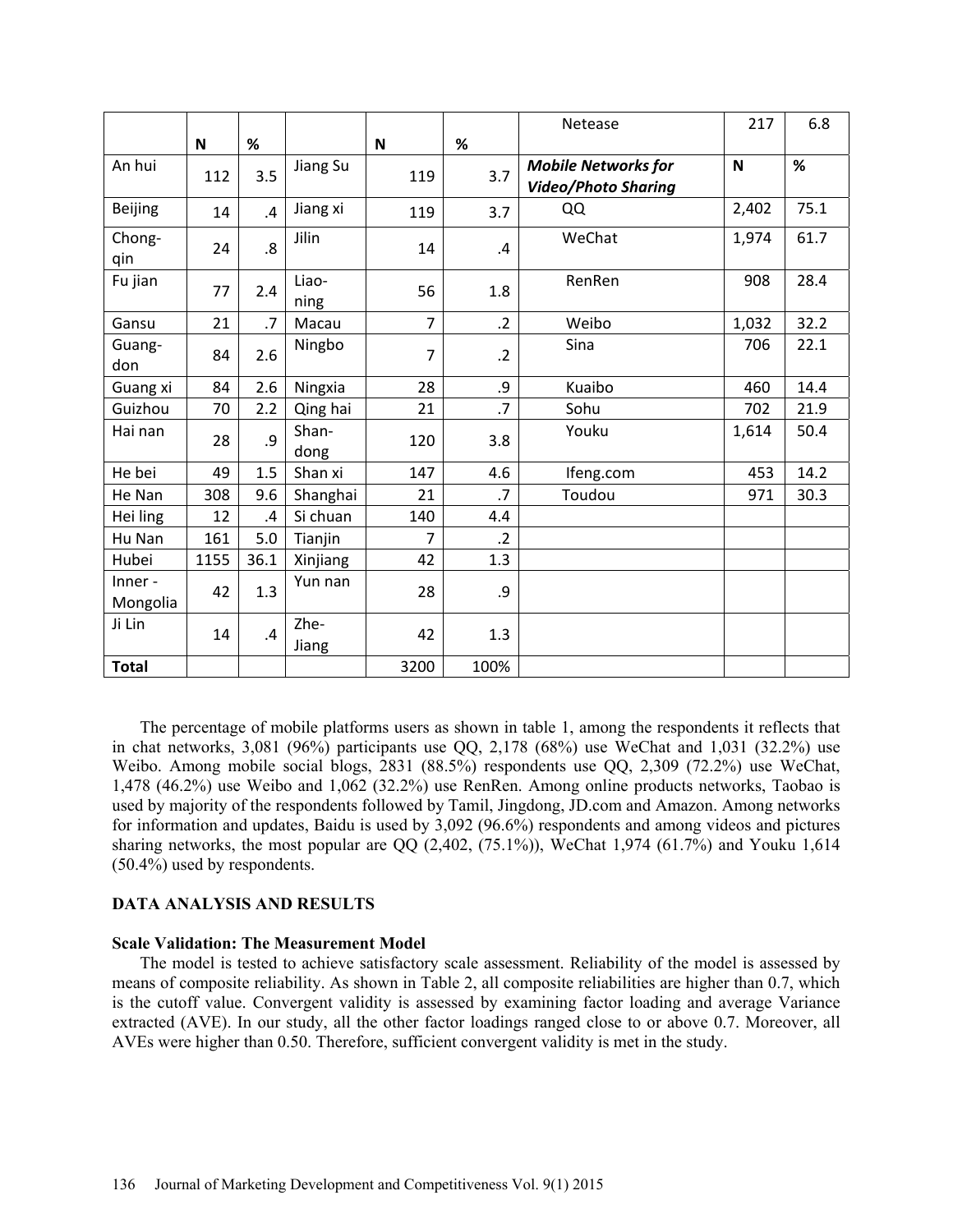| <b>Constructs</b>                                | <b>Items</b>                                       | Loading | t-Statistic | Composite<br><b>Reliability</b> | <b>AVE</b> |
|--------------------------------------------------|----------------------------------------------------|---------|-------------|---------------------------------|------------|
| <b>Intrinsic Motivation</b><br>(Enjoyment)       |                                                    |         |             | 0.92                            | 0.80       |
| Enjoy 1                                          | Enjoyment to solve a problem                       | 0.93    | 54.01       |                                 |            |
| Enjoy 2                                          | It gives me happiness to best interests in my mind | 0.89    | 46.23       |                                 |            |
| <b>Intrinsic Motivation</b><br>(Social Presence) |                                                    |         |             | 0.92                            | 0.79       |
| Soc-Pres 1                                       | Feeling of interaction with communities            | 0.90    | 33.09       |                                 |            |
| Soc-Pres 2                                       | Interactions with all kinds of participation       | 0.89    | 23.59       |                                 |            |
| <b>Intrinsic Motivation</b><br>(Learning)        |                                                    |         |             | 0.92                            | 0.79       |
| Learn 1                                          | Opportunities to learn new skills                  | 0.92    | 41.88       |                                 |            |
| Learn 2                                          | To get more experience                             | 0.88    | 28.71       |                                 |            |
| <b>Extrinsic Motivation</b><br>(Awards)          |                                                    |         |             | 0.78                            | 0.66       |
| Award-M 1                                        | Wining award goals                                 | 0.88    | 28.71       |                                 |            |
| Awards-M 2                                       | To get monetary incentives                         | 0.85    | 30.47       |                                 |            |
| <b>Extrinsic Motivation</b><br>(Reputation)      |                                                    |         |             | 0.85                            | 0.65       |
| Repu-1                                           | Motivation to get recognition                      | 0.87    | 40.45       |                                 |            |
| Repu-2                                           | Feeling of achievement                             | 0.85    | 31.31       |                                 |            |
| <b>Extrinsic Motivation</b><br>(Creativity)      |                                                    |         |             |                                 |            |
| Creat-1                                          | Want to solve problems                             | 0.88    | 17.40       | 0.81                            | 0.59       |
| Creat-2                                          | To be among challenges to solve                    | 0.74    | 13.63       |                                 |            |

## **TABLE 2 MEASURES**

Descriptive results for each variable are presented in table 3. These descriptive results indicate the perception of respondents and motivational items with higher mean score indicates they were highly evaluated by the respondents compared to those which has a low mean score. The mean values of items under each variable in this research are fairly high in mean score ranging from 3.12 to 3.98. Skewness refers to the symmetry of distribution and Kurtosis refers to the peakness of the distribution. The Skewness and Kurtosis of variables shown in table 3 falls within acceptable range as the most commonly critical value for *Z* (Kurtosis/skewness) distribution is +2.58.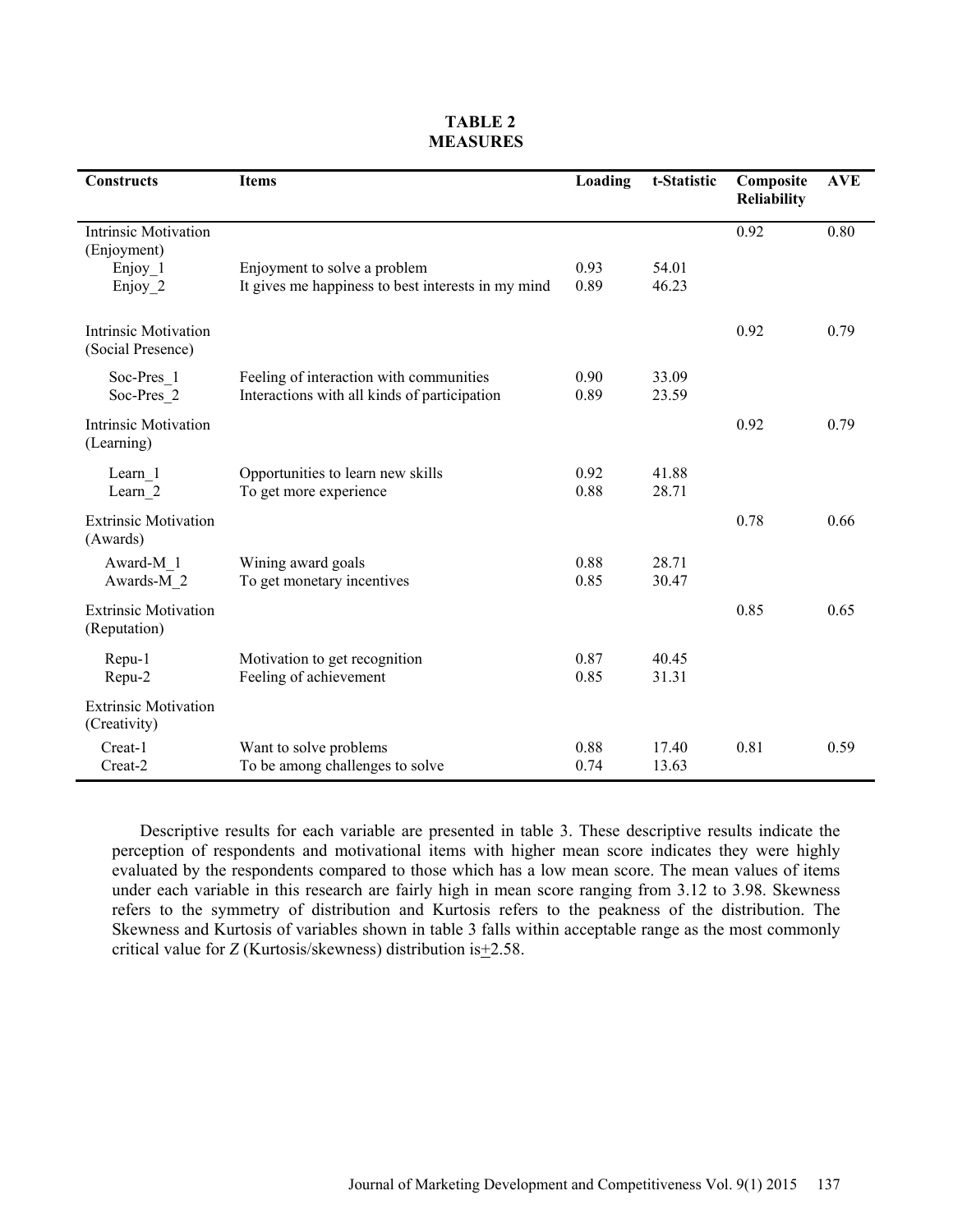|                              | N                | Mean             | Std. Deviation   | <b>Skewness</b>  |            | Kurtosis         |            |
|------------------------------|------------------|------------------|------------------|------------------|------------|------------------|------------|
|                              | <b>Statistic</b> | <b>Statistic</b> | <b>Statistic</b> | <b>Statistic</b> | Std. Error | <b>Statistic</b> | Std. Error |
| <b>Intrinsic Motivations</b> |                  |                  |                  |                  |            |                  |            |
| Enjoyment                    | 3200             | 3.38             | 1.257            | $-417$           | 0.43       | $-.887$          | .087       |
| Social Presence              | 3200             | 3.62             | 1.202            | $-.657$          | 0.43       | $-467$           | .087       |
| Learning                     | 3200             | 2.95             | 1.322            | $-063$           | 0.43       | $-1.175$         | .087       |
| <b>Extrinsic Motivations</b> |                  |                  |                  |                  |            |                  |            |
| Awards                       | 3200             | 3.42             | .874             | $-495$           | 0.43       | .109             | .087       |
| Reputation                   | 3200             | 3.98             | 1.183            | $-021$           | 0.43       | $-.853$          | .087       |
| Creativity                   | 3200             | 3.12             | 1.218            | $-.244$          | 0.43       | $-.901$          | .087       |

## **TABLE 3 DESCRIPTIVE STATISTICS**

Pearson correlation analysis method is used to test the linear correlation between motivational variables and demographic variables in table 4. The first five variables relate to demographic characteristics of the respondents while the remaining six variables are the intrinsic and extrinsic motivational determinants. The results suggest a positive significance relationship between the constructs and the results indicate that important capacities where motivation to participate in online activities ought to be directed.

|             |                | $\mathbf{1}$ | 2                        | 3                      | 4                   | 5        | 6            | $\overline{7}$         | 8        |
|-------------|----------------|--------------|--------------------------|------------------------|---------------------|----------|--------------|------------------------|----------|
| Demographic | 1              | 1            |                          |                        |                     |          |              |                        |          |
|             | $\overline{2}$ | .00          | 1                        |                        |                     |          |              |                        |          |
|             | 3              | $-06$        | $***$<br>$.83^{\circ}$   | 1                      |                     |          |              |                        |          |
|             | 4              | $-0.05$      | $**$<br>.10 <sup>°</sup> | **<br>.08 <sup>°</sup> | 1                   |          |              |                        |          |
|             | 5              | .09          | $.27***$                 | $.30^{**}$             | $.07$ <sup>**</sup> | 1        |              |                        |          |
| Main        | 6              | $.76*$       | $.37**$                  | $.24**$                | $.24**$             | $.41**$  | $\mathbf{1}$ |                        |          |
| Variables   | 7              | $.39**$      | $.27**$                  | $.38**$                | $.43**$             | $.39**$  | .10          | 1                      |          |
|             | 8              | $.17***$     | $.35***$                 | $.13**$                | $.19***$            | $.15***$ | $.26**$      | .02                    | 1        |
|             | 9              | $.18**$      | $.26**$                  | $.12**$                | $.27**$             | $.31**$  | $.15***$     | .01                    | $.11***$ |
|             | 10             | $.09**$      | $.22$ **                 | $.15$ <sup>**</sup>    | $.24**$             | $.16**$  | $.53^{**}$   | .07                    | $.16***$ |
|             | 11             | $.12**$      | $.14***$                 | $.09**$                | $.22**$             | $.09**$  | $.46***$     | **<br>.57 <sup>°</sup> | .02      |

## **TABLE 4 INTERCONSTRUCT CORRELATION**

\*correlation is significant at the 0.05 level (2-tailed).

\*\*correlation is significant at the 0.01 level (2tailed)

Key:  $1 =$  Gender,  $2 =$  Education,  $3 =$  Age,  $4 =$  Reasons of Networks usage,  $5 =$  Duration of using networks,  $6 =$  Enjoyment,  $7 =$  Social Presence,  $8 =$  Learning,  $9 =$  Awards,  $10 =$  Reputation,  $11 =$ **Creativity**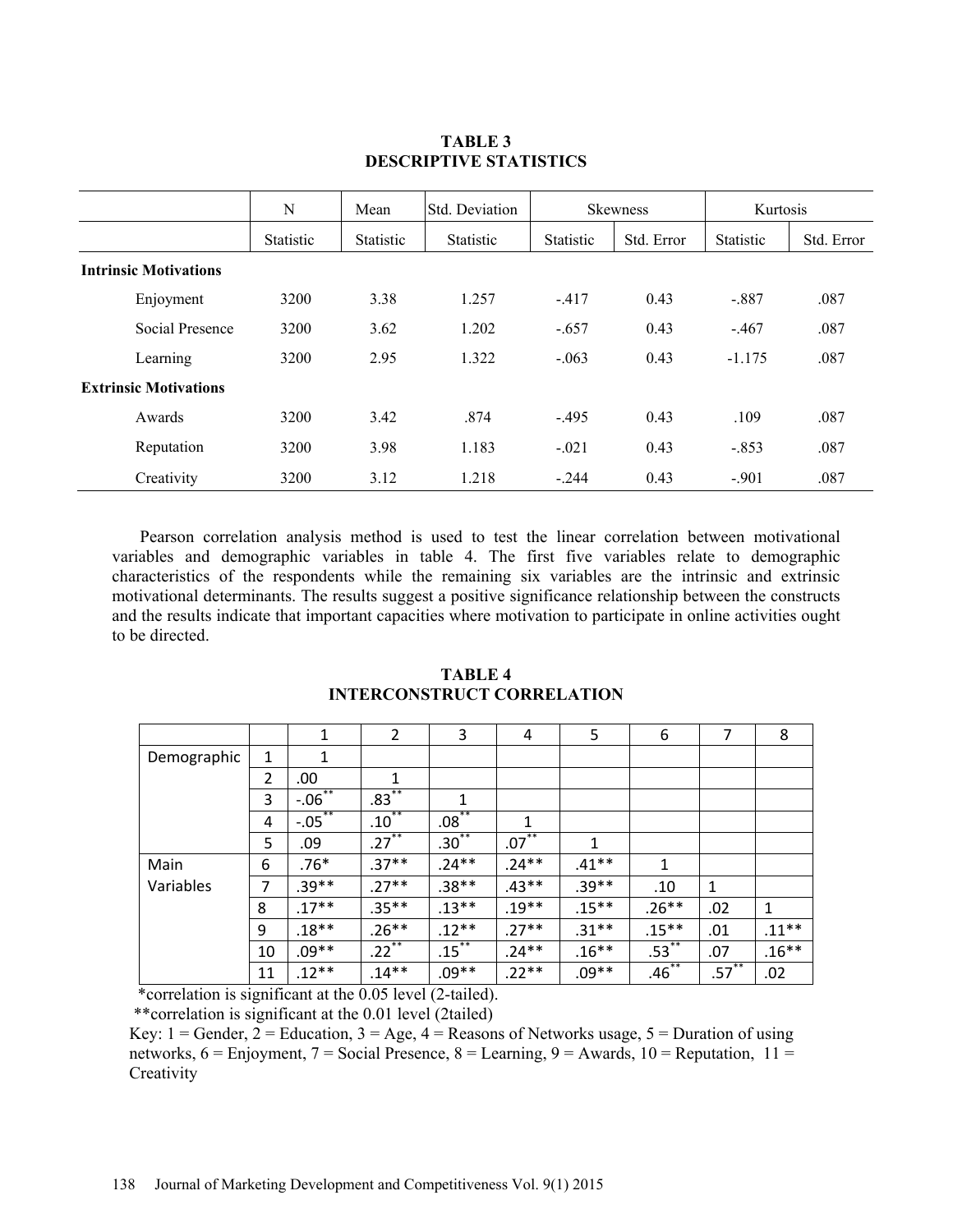Regression analyses are conducted for each of the hypotheses shown in table 5. Enjoyment has a significant effect on crowdsourcing (coefficient =  $0.34$ ,  $p < 0.001$ ). Therefore, H1 is supported. Social presence has significant effect on crowdsourcing (coefficient  $= 0.28$ ,  $p < 0.001$ ). Therefore, H2 is supported. Motivation to learning is significantly associated with crowdsourcing (coefficient =  $0.18$ ,  $p <$ 0.001), supporting H3. Furthermore, we find that reward has a positive effect on crowdsourcing participation intention (coefficient =  $0.16$ ,  $p < 0.05$ ), so H4 is supported. Reputation has a significant effect on crowdsourcing (coefficient =  $0.15$ ,  $p < 0.01$ ). Therefore, H5 is supported. Creativity is also significantly associated with crowdsourcing (coefficient  $= 0.14$ ,  $p < 0.1$ ), indicating that H6 is supported. According to the results, intrinsic motivations are found to have a strong significant effect on mobile crowdsourcing comparing the effects of extrinsic motivation in mobile crowdsourcing.

**TABLE 5 HYPOTHESES TESTING** 

|    | <b>Hypothesis</b>                       | Coefficient | Significance | Supported/    |
|----|-----------------------------------------|-------------|--------------|---------------|
|    |                                         |             | level        | Not supported |
| H1 | Mobile Crowdsourcing<br>Enjoyment'      | 0.34        | P < 0.001    | Supported     |
| H2 | Mobile Crowdsourcing<br>Social Presence | 0.28        | P < 0.001    | Supported     |
| H3 | Learning<br>Mobile Crowdsourcing        | 0.18        | P < 0.001    | Supported     |
| H4 | Mobile Crowdsourcing<br>Awards          | 0.16        | P < 0.05     | Supported     |
| H5 | Mobile Crowdsourcing<br>Reputation      | 0.15        | P < 0.01     | Supported     |
| H6 | Creativity<br>Mobile Crowdsourcing      | 0.14        | P < 0.1      | Supported     |

#### **DISCUSSION**

Emerging research interest in motivational factors in crowdsourcing, we develop and test a research model that examines the motivational factors influencing user's participation. In this paper, intrinsic and extrinsic motivational factors to participate in online activities for mobile crowdsourcing have been put forward. The most essential motivational items are addressed in this article related to Chinese social networks as mobile phone is also symptomatic of a new individualism in China (Yu, 2004). This research addresses the quantity of potential motivations into intrinsic and extrinsic motivations: enjoyment, social presence, learning, awards, reputation and creativity (Battistella et al., 2012; Yang et al., 2011; Short et al., 1976; Afuah et al, 2012; Brabham, 2010). Private space, personal desire and individual interest are embedded in Chinese society and mobile communication based on personal choices and for individual pleasure encourages Chinese users for online contribution. The motivational factors in Chinese online users' interaction with society are more important as found in this study. The online motivation is becoming increasingly important in Chinese networks to involve users in companies' crowdsourcing. Mobile crowdsourcing practices are likely to become a major managerial concern because online activities have a potential role to influence company's innovation (von Hippel, 2005).

Mobile crowdsourcing is not simple promotional tool but rather a continuous customer participation process to engaging online communities in Chinese context. Chinese online networks are communication networks between friends, family members and this tie of social interactions create motivation tendencies more towards online activities. Chinese culture is a high context culture and people are deeply related to one another rooted into collectivist. Mobile crowdsourcing with Chinese networks fits with social factors and the present analysis regarding online communities' crowdsourcing motivations via mobile present to investigate for the firms to engage networks participants. Chinese social networks are essential mechanism in social interaction in this community that motivates online communities to be engaged for their personal interest (Zheng, 2011).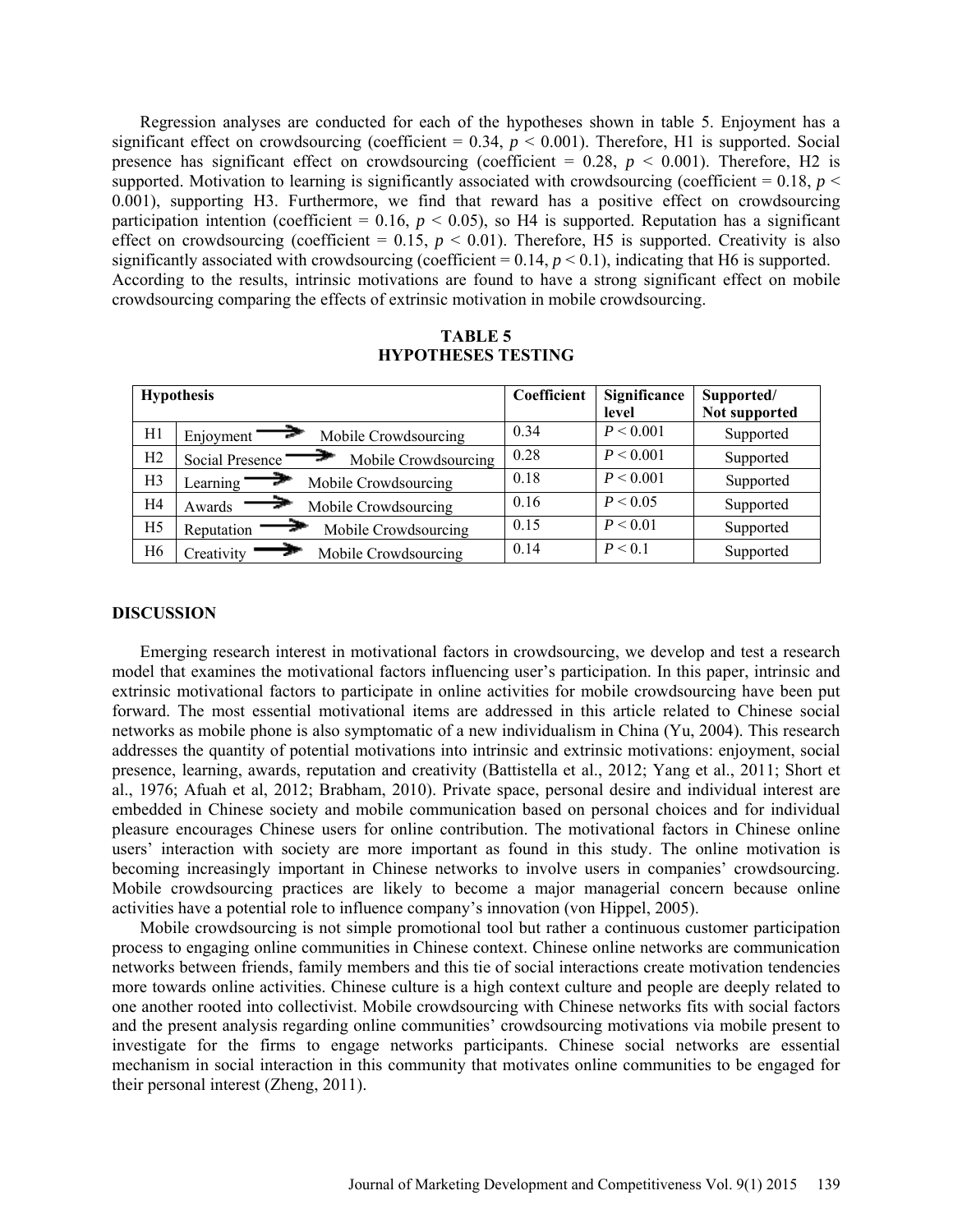According to our results, the sample is skewed toward younger, well-educated and diverse individuals using popular social networks on mobiles. We note that largest amount of users are between 18 to 25 years of age as 95% of young Chinese and middle aged are particularly enthusiastic about mobile communications (Yu, 2004). Some interesting results are shown in the study intrinsic motivations are interrelated closely with social network usage for online activities than extrinsic motivations. Another very interesting point, considered to have a positive relationship with online social networks. From all the variables, enjoyment and social presence showed the strongest positive relationship which is backed by the multiple regression analysis (table 5).

All hypotheses are supported on the basis of results and one finding of our analysis was that to be part of society encourages their participation in mobile crowdsourcing. Social presence and learning is also important as motivation factors (Yang et al., 2011) in Chinese context. Extrinsic motivations can be more attractive factor with incentives and benefits of personal creativity (Horton & Chilton, 2010).

We find that Chinese networks are tending to provide meaningful channel to contribute online crowdsourcing. Therefore, in the Chinese context, online activities with standardized incentives to individuals can not only motivate Chinese online communities to provide creative ideas, but also make it more convenient for companies to get their needed tasks. Chinese online social networks should put more efforts to connect with considerable monetary reward and promote psychological aspect and participating motivations for Chinese people with incentive mechanism (Zheng, 2011).

### **PRACTICAL IMPLICATIONS**

The findings of the current study also highlight some crowdsourcing elements for sponsors. These findings have a number of implications for social networks in general but primarily for companies' link to these networks, where knowledge about online communities and factors to engage communities in Chinese context is still scarce. This study finding can be practically implemented to motivate Chinese communities. Companies can make use of this by linking these perceived motivations in their online activities connected to mobile social networks. Especially a focus on personal benefits can have strongest output for mobile as the findings of the crowdsourcing study shows motivational factor to be promoted for individual benefits.

These findings do not support Nambisan and Baren (2009) for monetary awards as potential motivator because we found that personal enjoyment, learning and social presence are considered as potential motivation for Chinese communities' without financial incentives. Other factors incentives and awards are already present and are focused by online communities on Chinese social networks for mobile crowdsourcing as proved by this study but are not having much important motivational element.

From a theoretical point of view, the findings of our analysis was that addressing online communities motivational factors (Cameron et al., 2001, Higgins, 2000) to mobile crowdsourcing through Chinese social networks. This clearly goes against incentives motivation what one would expect the most important motivation in Chinese networks. As majority of the respondents in our sample preferred enjoyment, social and learning motivational factors.

The findings add to the literature by introducing a partial explanation for the relationship between social and personal interests of mobile crowdsourcing in Chinese society. More broadly, the study helps to bridge the gap between companies and social network connectivity in mobile crowdsourcing literature. More over this research provides an attempt the helping people behaviors (Zheng, 2011) might represent much stronger motive of social and technology to participate in mobile crowdsourcing.

### **LIMITATIONS**

We note several limitations in this study and that the interpretations of the findings should be generalized to other contexts with caution. This study has theoretical and a number of other limitations as all academic research have. The first concern is that there is lack of research on motives to participate in mobile crowdsourcing in Chinese context, we relied on studies in online communities motivations done in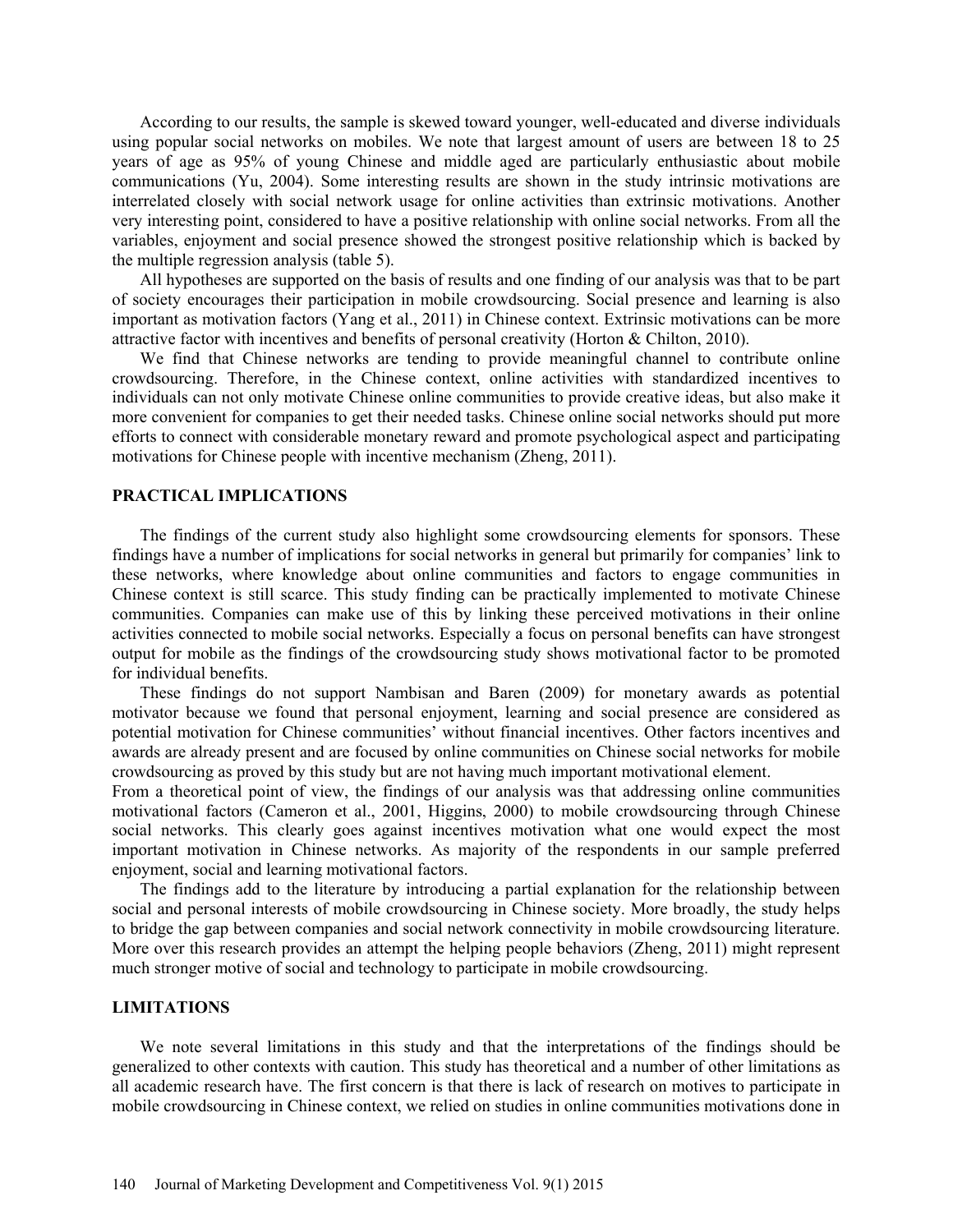other parts of world. The other concern is with selected data collection method of this study, the findings of this research cannot be largely generalized. However the findings of this research can still be taken as add up to advantage to some extent by companies in mobile crowdsourcing.

The main limitation is that all mobile social networks users participating in crowdsourcing or not were considered. Drawing on studies in multiple literatures (Brabham, 2010; Stewart, 2010; Olson et al., 2012; Afuah et al., 2012; Bloodgood, 2013; Dodge et al., 2013; Huberman et al., 2009; Kosonen et al., 2013) we developed a list of twelve items under six dimensions. Two factors enjoyment and social presence proved to be more important although other factors were also very important in crowdsourcing motivation that was not emerged as potential factor in this study. One main factor regarding this sample is that Chinese users may be more driven by extrinsic motivation than by intrinsic motivation.

### **CONCLUSION**

As presented in this paper, the motives, enjoyment, social presence, learning and reputation are significantly affect the participation in online crowdsourcing. Crowdsourcing still remains little understood and create space for many questions (Hopkins, 2011). This study enriches emerging way of mobile crowdsourcing to motivate online communities. Our findings are helpful for both companies and mobile social networks to create activities in mobile crowdsourcing. Social motivations are (Writz et al., 2013) very important to mobile crowds in online activities. Crowdsourcing and mobile apps and linking networks are very important for companies. The results of this study hopefully contribute to the body of knowledge in mobile crowdsourcing with social networks.

Based on the results in this study, we conclude that mobile crowdsourcing is a promising approach for further research. Future research can be lead to the mobile crowdsourcing activities and crowdsourcing practices. Further studies might choose to address potential motivational factors to increase personal integration in mobile crowdsourcing and types of incentives companies can employ in various Chinese social networks.

Furthermore research on companies networks association with online communities for mobile crowdsourcing topics are encouraged. In the future research, we will investigate online review system in Chinese consumers for crowdsourcing ideas.

## **ACKNOWLEDGMENT**

This research is sponsored by the National Natural Science Foundation of China under Grant 71272125 and Fundamental Scientific and Research program of Chinese Central Universities under Grant 2014QN207.

#### **REFERENCES**

- Adam, S. (2011). *How American Innovation Can Overcome the Asian Challenge*, New York: Norton Publishers.
- Afuah, A. & Tucci, C. L. (2012). Crowdsourcing as a Solution to Distant Search. *Academy of Management Review,* 373, July, 355-375. http://dx.doi.org/10.5465/amr.2010.0146
- Archak, N. Year. "Money, glory and cheap talk: analyzing strategic behavior of contestants in simultaneous crowdsourcing contests on TopCoder. com," 19th international conference on World wide web2010, pp. 21-30.
- Bandura, A. (1977). Self-efficacy: Toward unifying theory of behavioral change *Psychology Review*, 84, (2), 191-215. http://dx.doi.org/10.1037/0033-295X.84.2.191
- Battistella, C., and Nonino, F. (2012). Open innovation web-based platforms: The impact of different forms of motivation on collaboration. *Innovation-Management Policy & Practice* (14:4) Dec, pp 557-575.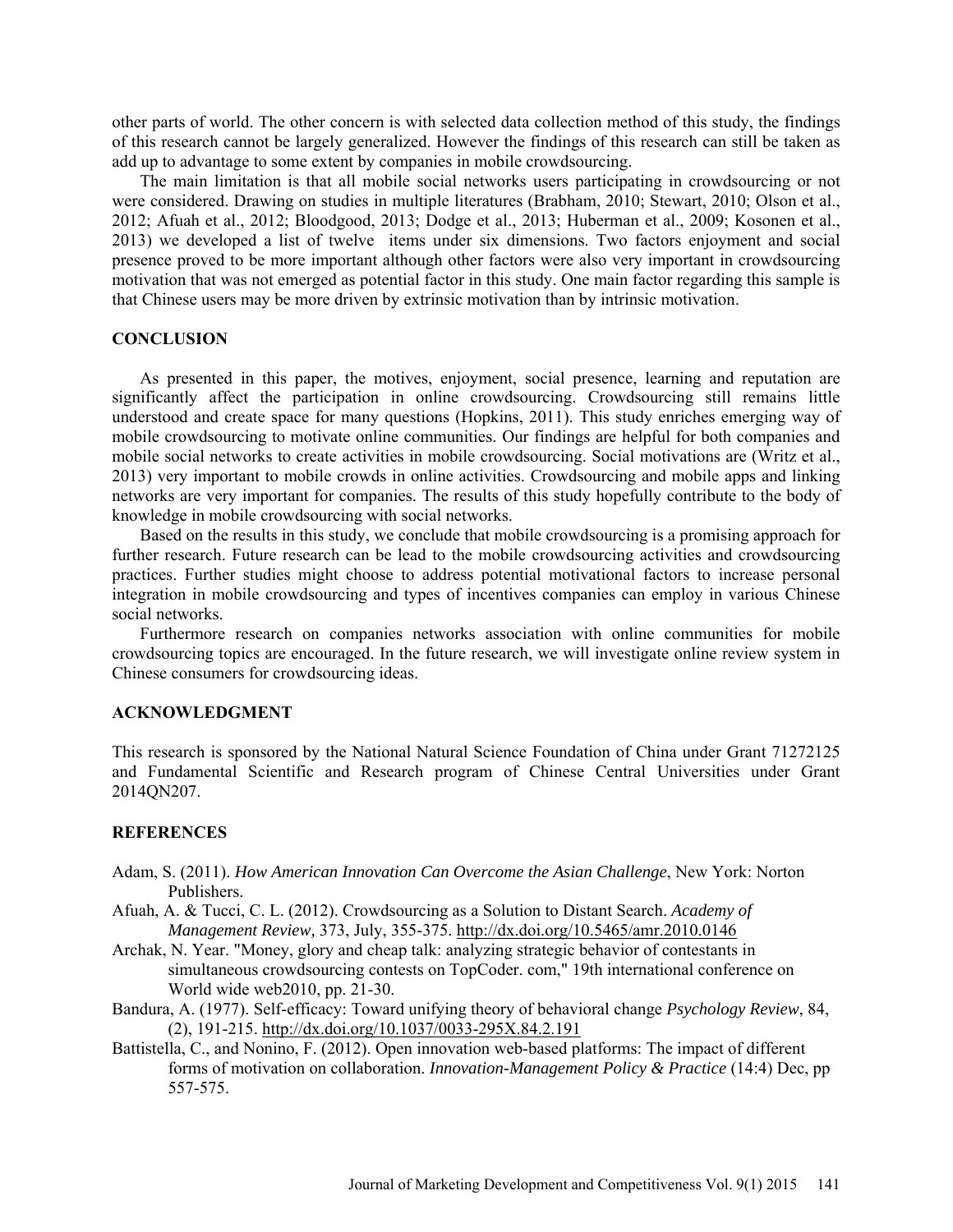- Bayus, B. L. (2013). Crowdsourcing New Product Ideas over Time: An Analysis of the Dell IdeaStorm Community. *Management Science* (59:1) Jan, pp 226-244.
- Benbya, H. & Belbaly, N. (2010). Understanding developers' motives in open source projects: a multitheoretical framework. *Communications of the association for information systems*, 27, (30), 589- 610.
- Bloodgood, J. (2013). Crowdsourcing: Useful for problem solving, But What about Value Capture? *Academy of Management Review* 91,(4), 60+.
- Boudreau, K. J., & Lakhani, K. R. (2013). Using the Crowd as an Innovation Partner. *Harvard Business Review* (91:4) Apr, pp 60-+.
- Bowman, S. and Willis, C. (2003). *We Media: How audiences are shaping the future of news and information,* Reston VA: The Media Center at the American Press Institute*.*
- Brabham, D. C. (2010). Moving the Crowd at Thread less. *Information, Communication & Society*. 13(8), 1122-1145. http://dx.doi.org/10.1080/13691181003624090
- Brabham, D. C. (2010). Crowdsourcing as a model for problem solving: Leveraging the collective intelligence of Online communities for public good. (Unpublished Doctoral Thesis), University of Utah.
- Cameron, J. & Pierce, W.D. (1994). Reinforcement, reward and intrinsic motivation: A meta-analysis. *Review of Educational Research*. 64, 363 – 423. http://dx.doi.org/10.3102/00346543064003363
- Cameron, J. Banko, K. & Pierce, D. (2001). Pervasive negative effects of rewards on intrinsic motivation: the myth continues. *The Behavior Analyst*. 24, (1), 1 – 44.
- China Internet Network Information Center (CNNIC, 2014). The Statistical Report on Internet Development in China, 2014.
- Christopher R. H. & Gudrun W. (2003). *China and the Internet: Politics of the Digital Leap Forward*, New York: Tailor & Francis Group.
- Davenport, T.H. & Prusak, L. (1998). *Working Knowledge: How Organizations Manage What They Know*, Boston, MA: Harvard Business School Press.
- DiPalantino, D., & Vojnovic, M. 2009. "Crowdsourcing and all-pay auctions," in *10th ACM conference on electronic commerce*.
- Deci, E. (1971). Effects of externally mediated rewards on intrinsic motivation. *Journal of Personality and Social Psychology,* 18, (1), 105 – 115. http://dx.doi.org/10.1037/h0030644
- Deci, E. L. and Ryan, R., (2000). Self-determination theory and the facilitation of intrinsic motivation, social development and well-being. *American Psychologist*. 55(1), 68–78. http://dx.doi.org/10.1037/0003-066X.55.1.68
- Deci, E.L. & Ryan, R.M. (eds.). (2002). *Handbook of self-determination research*, Rochester, NY: University of Rochester Press.
- Dodge, M. & Kitchin, R. (2013). Crowdsourcing cartography: mapping experience and knowledge. *Environment and planning,* 45 (1), 19-36. http://dx.doi.org/10.1068/a44484
- Donald, S.H., Hemelryk, Theresa, D. A. & Damien, S. (2010). *Youth, Society and Mobile Media in Asia*. New York: Routledge.
- Eccles, J.S. & Wigfield, A. (2002). Motivational beliefs, values, and goals. *Annual Review of Psychology*. 53, (1), 109-124. http://dx.doi.org/10.1146/annurev.psych.53.100901.135153
- Ehls, D., & Herstatt, C. (2013). Open Source Participation Behavior-A Review and Introduction of a Participation Lifecycle Model. *Paper presented at the 35th DRUID Celebration Conference*.
- Füller, J. (20060. Why consumers engage in virtual new product developments initiated by producers. Advances in Consumer research. 33, 639 – 646.
- Grant, A. M. & Schwartz, B. (2011). Too much of a good thing: The challenge and opportunity of the inverted U. *Perspectives on Psychological Science*. 6, 61–76. http://dx.doi.org/10.1177/1745691610393523
- Grefen, P. & Aberer, K. (2000). Cross Flow: Cross-Organizational Workflow Management in Dynamic Virtual Enterprises. *International Journal of Computer Systems Science & Engineering*. 15, ( 5).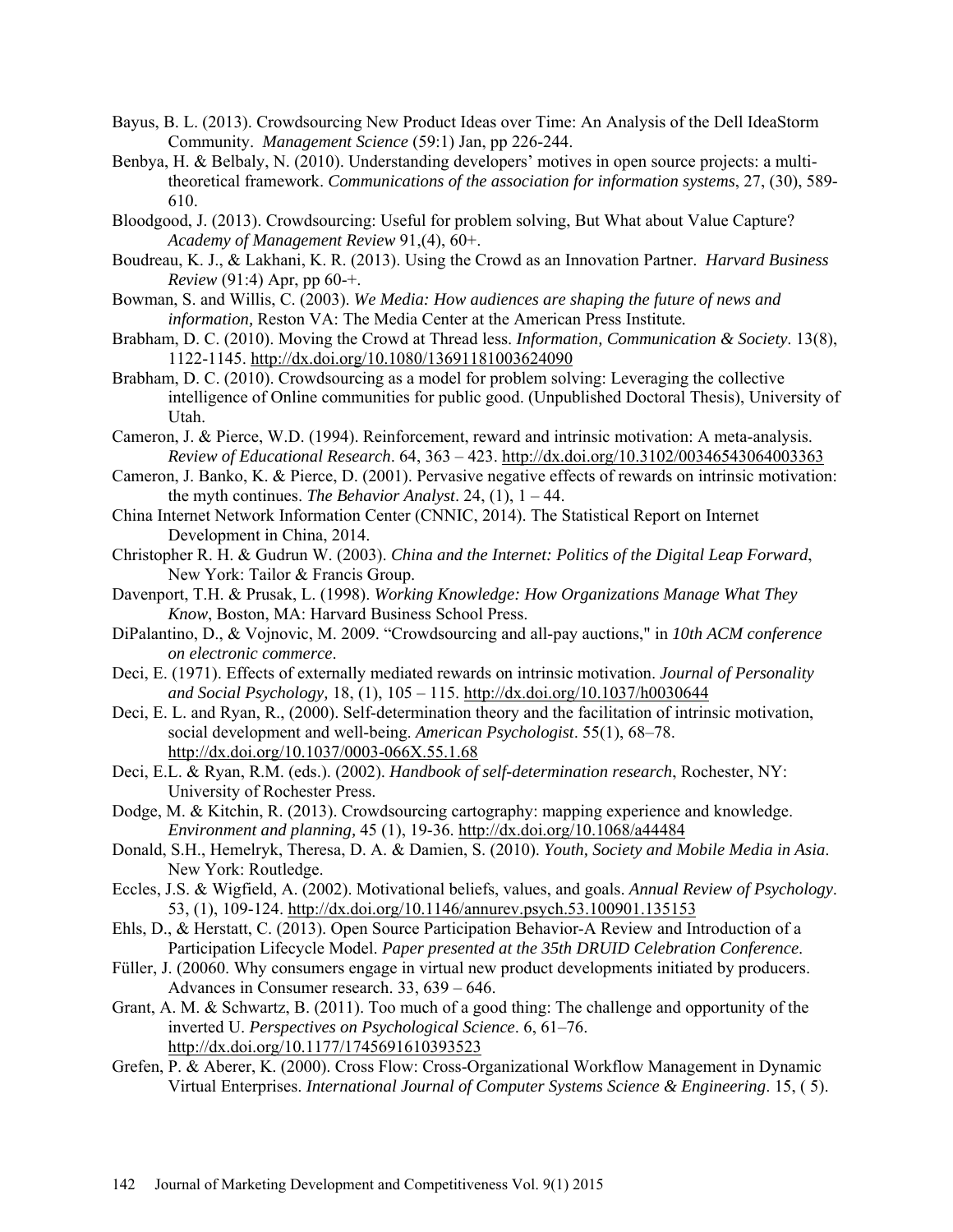- Hertel, B., Niedner, S. & Herrmann, S. (2003). Motivation of Software developers in open source projects: An Internet-based Survey of contributors to the Linux Kernel. *Research Policy,* 32, 1159-1177*.* http://dx.doi.org/10.1016/S0048-7333(03)00047-7
- Higgins, E. T. (1997). Beyond pleasure and pain. *American Psychologist,* 52, (12), 1280-1300. http://dx.doi.org/10.1037/0003-066X.52.12.1280
- Higgins, E. T. (2000). Making a good decision: Value from fit. *American psychologist,* 55, (11), 1217- 1230. http://dx.doi.org/10.1037/0003-066X.55.11.1217
- Hopkins, R. (2011).*What is crowdsourcing*? In P. Sloane (Ed.), A guide to open innovation and crowdsourcing 15–21. United Kingdom: Kogan Page Ltd.
- Horton, J. J. & Chilton, J. T. (2010).The Labor Economics of Paid Crowdsourcing. *Proceedings of the 11th ACM conference on electronic commerce,* pp. 1-13.
- Hossain, M. (2012). "Users' motivation to participate in online crowdsourcing platforms," in *2012 International Conference on Innovation, Management and Technology Research*: Malacca, Malaysia, pp. 310-315. http://dx.doi.org/10.1109/ICIMTR.2012.6236409
- Howe, J. (2006). The Rise of Crowdsourcing. *WIRED,* 14, (6), 176-183.
- Hoyer, W. D., Chandy, R., Dorotic, M., Krafft, M., & Singh, S. S. (2010). Consumer co-creation in new product development. *Journal of Service Research*, 13, (3), 283-296. http://dx.doi.org/10.1177/1094670510375604
- Huberman, B. A., Romero, D. M. & Wu, F. (2009). Crowdsourcing, attention and productivity. *Journal of Information Sciences*, 35, (6), 758-765. http://dx.doi.org/10.1177/0165551509346786
- Jan Kallenbach (eds). (2007). *MindTrek 2007 Conference Proceedings*. Tampere, Finland: Tempere University of Technology. 25-30.
- Jeppesen, L., Molin, M. (2003). Consumers as co-developers: learning and innovation outside the firm. Technology Analysis & Strategic Management. 15(3), 363 – 383. http://dx.doi.org/10.1080/09537320310001601531
- Judge, T. A. & Ilies, R. (2002). Relationship of personality to performance motivation: A metaanalytic review. *Journal of Applied Psychology.* 87, (4), 797-807. http://dx.doi.org/10.1037/0021-9010.87.4.797
- Kaikati, A. M., and Kaikati, J. G. (2013). Doing business without exchanging money: The scale and creativity of modern barter. *California management review* (55:2), pp 46-71.
- Kate, D. (2013). *Take Advantage of Crowdsourcing in China*. Retrieved from Online Blog of facegroup: http://www.facegroup.com/blog/take-advantage-of-crowdsourcing-in-china.html
- Katz, E., Blumler, J.G. & Gurevitch, M. (1974). *Utilization of Mass Communications by the Individual. In: The uses of Mass Communications: Current Perspectives on Gratifications Research.* Beverly Hills, CA: Sage, 19-32.
- Kollock, P. (1999). *The Economics of Online Cooperation: gifts and public goods in Cyberspace,* In Smith, M.A., Kollack, P. (Eds.), Communities in Cyberspace: 220-238. London Rutledge.
- Kosonen, M., Gan, C., Olander, H. & Blomqvist, K. (2013). My Idea Is Our Idea: Supporting User-Driven Innovation Activities in Crowdsourcing Communities. *International Journal of Innovation Management.* 17, (03), 1340-010. http://dx.doi.org/10.1142/S1363919613400100
- Kozinets, R, V., Hemetsberger, A., & Jensen, H. S. (2008). The Wisdom of Consumer Crowds: Collective Innovation in the Age of Networked Marketing. Journal of Macro marketing. 28, (4). http://dx.doi.org/10.1177/0276146708325382
- Lakhani, K.R. & von Hippel, E. 2003. How open source software works: "free" user-to-User assistance. *Research Policy*. 32, 923-943. http://dx.doi.org/10.1016/S0048-7333(02)00095-1
- Lakhani, K., Wolf, R. (2005). Why hackers do what they do: Understanding motivation and effort in free/open source software projects. In: Perspectives on free and open source software, edited by J. Feller, B. Fritzgerald, S. Hissam and K. Lakhani, MIT Press*,* 2005.
- Lakhani, K.R.; Jeppesen, L.B.; Lohse, P.A.; and Panetta, J.A. (2007). The value of openness in scientific problem solving. Harvard Business School Working Paper no. 07-050, Boston, 2007 (available at http://hbswk.hbs.edu/item/5612.html).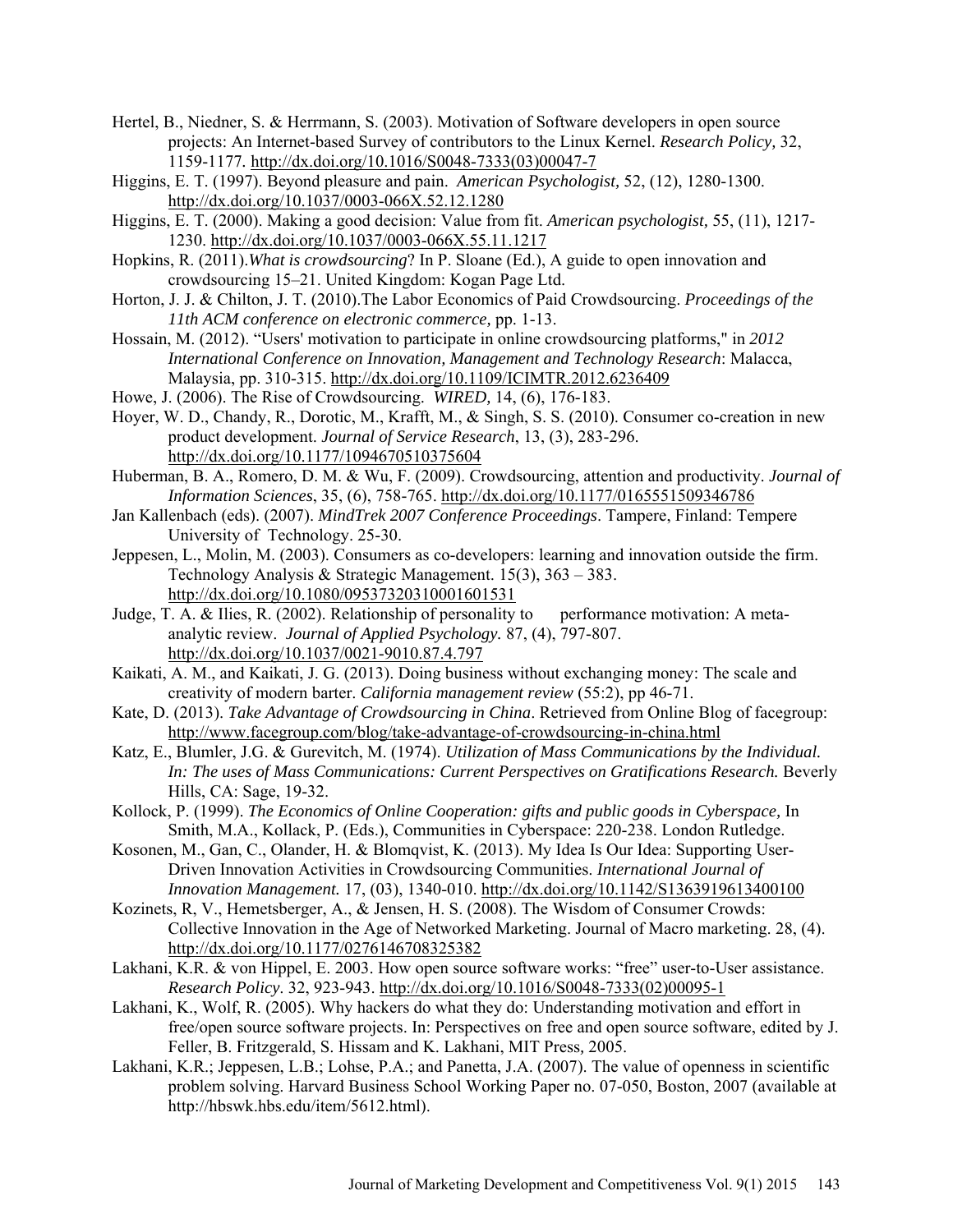- Lampel, J., Bhalla, A. (2007). The role of status seeking in online communities: Giving the gift of experience. *Journal of Computer-Mediated Communication*. 122, +. http://dx.doi.org/10.1111/j.1083-6101.2007.00332.x
- Lloyd, G. E. R. (1996). *Science in antiquity: The Greek and Chinese cases and their relevance to the problems of culture and cognition*, in D. R. Olson & N. Torrance (Eds.), Modes of thought: Explorations in culture and cognition. Cambridge, UK: Cambridge University Press.
- Liu, Su-H., Hsiu-Li, L., & Yuan-Tai, Z. (2007). Why people blog: An expectancy theory analysis." *Issues in Information Systems*, 8, (2), 232-237.
- Liau, Y. Q. (2012). *Baidu, Sina enter mobile partnership*. Zdnet 13 July. Retrieved from Zdnet website: http://www.zdnet.com/article/baidu-sina-enter-mobile-partnership/
- Majchrzak, A., and Malhotra, A. (2013). "Towards an information systems perspective and research agenda on crowdsourcing for innovation," *The Journal of Strategic Information Systems* (22:4), pp 257-268.
- Maslow, A. H. (1987). *Motivation and personality*. 3<sup>rd</sup>ed. New York: (Harper).
- Mason, W., & Watts, D. J. (2009). *Financial incentives and the performance of crowds*. Proceeding of the ACM SIGKDD Workshop on Human Computation, Paris, France: 77-85.
- Marina, Y. Z. (2010). *China 2.0: The Transformation of an Emerging Superpower And the new Opportunities*. Singapur: John Wiley & Sons (Asia) Pte. Ltd.
- Nambisan, S. (2002). Designing virtual customer environments for new Product development: Toward a Theory. *Academy of Management Review*. 27, (3), 392-413. http://dx.doi.org/10.2307/4134386 http://dx.doi.org/10.5465/AMR.2002.7389914
- Nambisan, S. & Baren R. A. (2009). Virtual Customer Environments: Testing a model of Voluntary participation in value co-creation Activities. *Journal of Product Innovation Management*. 26, 388-406. http://dx.doi.org/10.1111/j.1540-5885.2009.00667.x
- Nicholas Brealey. (1993). *Ridding the Waves of Culture: Understanding Cultural Diversity in Business*, London.
- Nov, O. (2007). What Motivates Wikipedians? *Communications of ACM*. 50(11), 60-64. http://dx.doi.org/10.1145/1297797.1297798
- Nov, O., Noaman, M., & Ye, C. (2008). What drives content tagging: The case of photos on Flickr. In Margaret Burnett, Maria Francesca Costabil, TizianaCatarci, Boris de Ruyter, Desney Tan, Mary Czerwinski, and Arnie Lund (eds). *Proceedings of the 26<sup>th</sup> Annual SICCHI Conference on Human Factors in Computing Systems*. New York: Association for Computing Machinery. 1097- 1100.
- Olson, D.L., & Rosacker, K. ( 2012). Crowdsourcing and open source Software participation. Services Business. 7, (4), 499-511. http://dx.doi.org/10.1007/s11628-012-0176-4
- Porter, C. E., Donthu, N., MacElroy, W. H., & Wydra, D. (2001). How to Foster and Sustain Engagement in Virtual Communities. *California Management Review,* 53, (4), 80-110. http://dx.doi.org/10.1525/cmr.2011.53.4.80
- Private Equity Partners China Newsletter, (accessed June 26, 2014), [Available at http://www.privateequitypartners.com/newsletter/2013/China\_Newsletter\_December\_2013.pdf]
- PR News China "Tencent's SY Lau Lays Out the Latest Trends of Digital China To Maurice Levy, CEO of Public is in Cannes". (2014, 24 June). *PRNewswire China*, 2014.
- Pye, L. W. (1985). *Asian power and politics: The cultural dimensions of authority*. Cambridge, MA: The Belknap Press of Harvard University.
- Rheingold, Howard. (2002). *Smart Mobs: The Next Social Revolution.* Cambridge, Mass: Perseus.
- Roberts, J., Hann, I., Slaughter, S. (2006). Understanding the motivations, participation and the performance of open source software developers: A longitudinal study of the Apache projects. Management Science. 52(7), 984 – 999. http://dx.doi.org/10.1287/mnsc.1060.0554
- Robson, N., & Rew, D. (2010). Collective wisdom and decision making in surgical Oncology. *European Journal of Surgical Oncology*. 36(3), 230 – 236. http://dx.doi.org/10.1016/j.ejso.2010.01.002